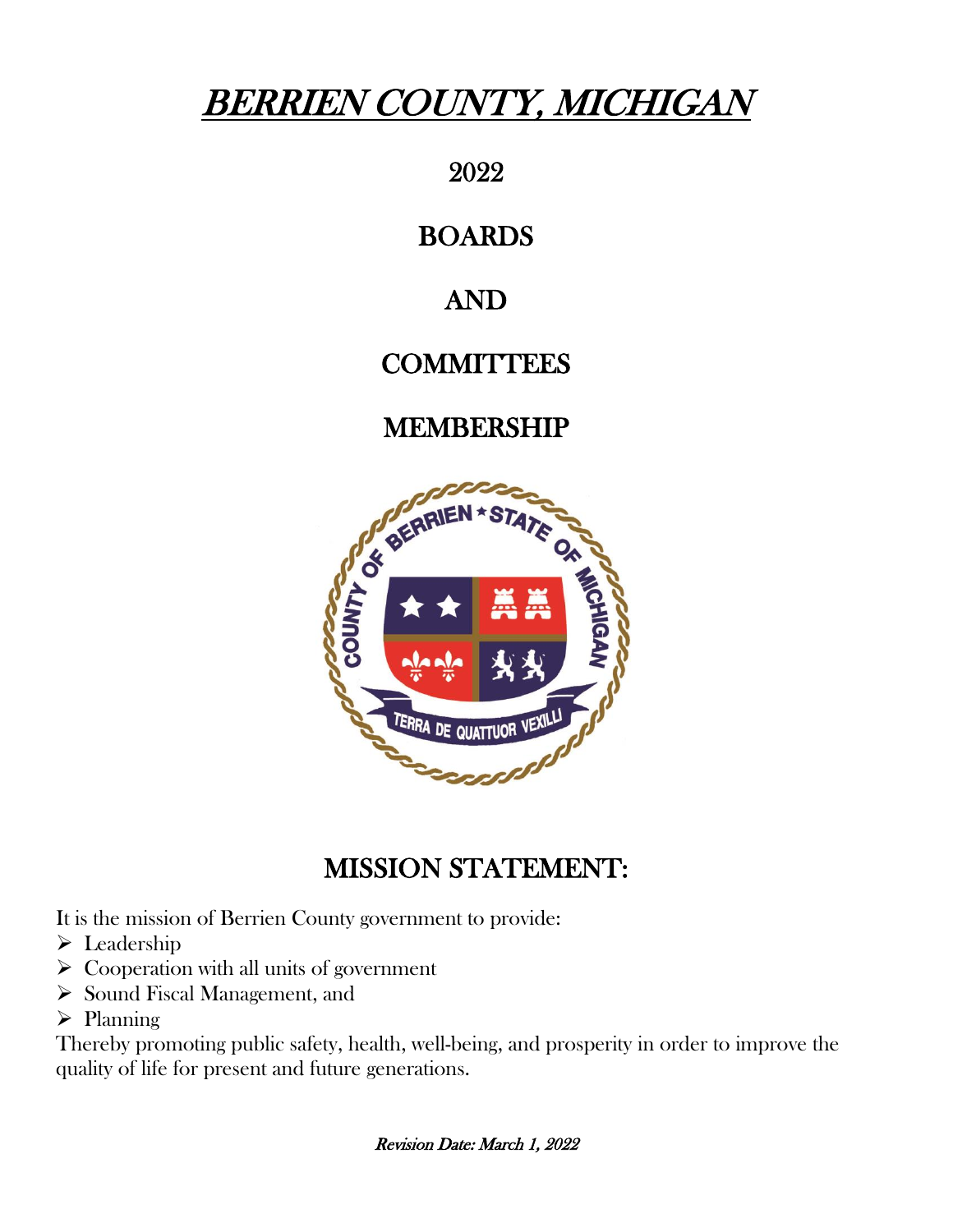## Berrien County Board of Commissioners

| District 1  | David Vollrath         | dvollratl |
|-------------|------------------------|-----------|
| District 2  | Jon Hinkelman          | jhinkeln  |
| District 3  | Don Meeks              | dmeeks    |
| District 4  | Mamie Yarbrough        | myarbro   |
| District 5  | Rayonte Bell           | rbell@bo  |
| District 6  | Julie Wuerfel          | jwuerfel  |
| District 7  | <b>Robert Harrison</b> | bharriso  |
| District 8  | Teri Freehling         | tfreehlin |
| District 9  | Ezra Scott             | escott@   |
| District 10 | R. McKinley Elliott    | melliott  |
| District 11 | <b>Jim Curran</b>      | jcurran@  |
| District 12 | Michael Majerek        | mmajer    |
|             |                        |           |

h@berriencounty.org n@berriencounty.org @berriencounty.org bugh@berriencounty.org erriencounty.org @berriencounty.org n@berriencounty.org ng@berriencounty.org berriencounty.org @berriencounty.org **District 20 District** 20 Decree 20 Decree 20 Decree 20 Decree 20 Decree 20 Decree 20 Decree 20 Decree 20 Decree 20 Decree 20 Decree 20 Decree 20 Decree 20 Decree 20 Decree 20 Decree 20 Decree 20 Decree 20 Decree 20 Decree ek@berriencounty.org

Julie Wuerfel Ezra A. Scott

Jim Curran, Chair Mamie L. Yarbrough, Chair Robert P. Harrison, Chair David Vollrath, Vice Jon Hinkelman, Vice Michael J. Majerek, Vice Don Meeks Teri Sue Freehling Rayonte Bell

#### Administration Committee Finance Committee Personnel & Human Services Committee

**Chairperson** R. Mckinley Elliott

#### County Administrator Brian Dissette

### Executive Assistant to the Administrator Annette Christie

Contact Information: Berrien County Administration 701 Main St. St. Joseph, MI 49085 (269) 983-7111, ext. 8095 Fax: (269) 983-5788 Email: [akrieger@berriencounty.org](mailto:akrieger@berriencounty.org) Website: www.berriencounty.org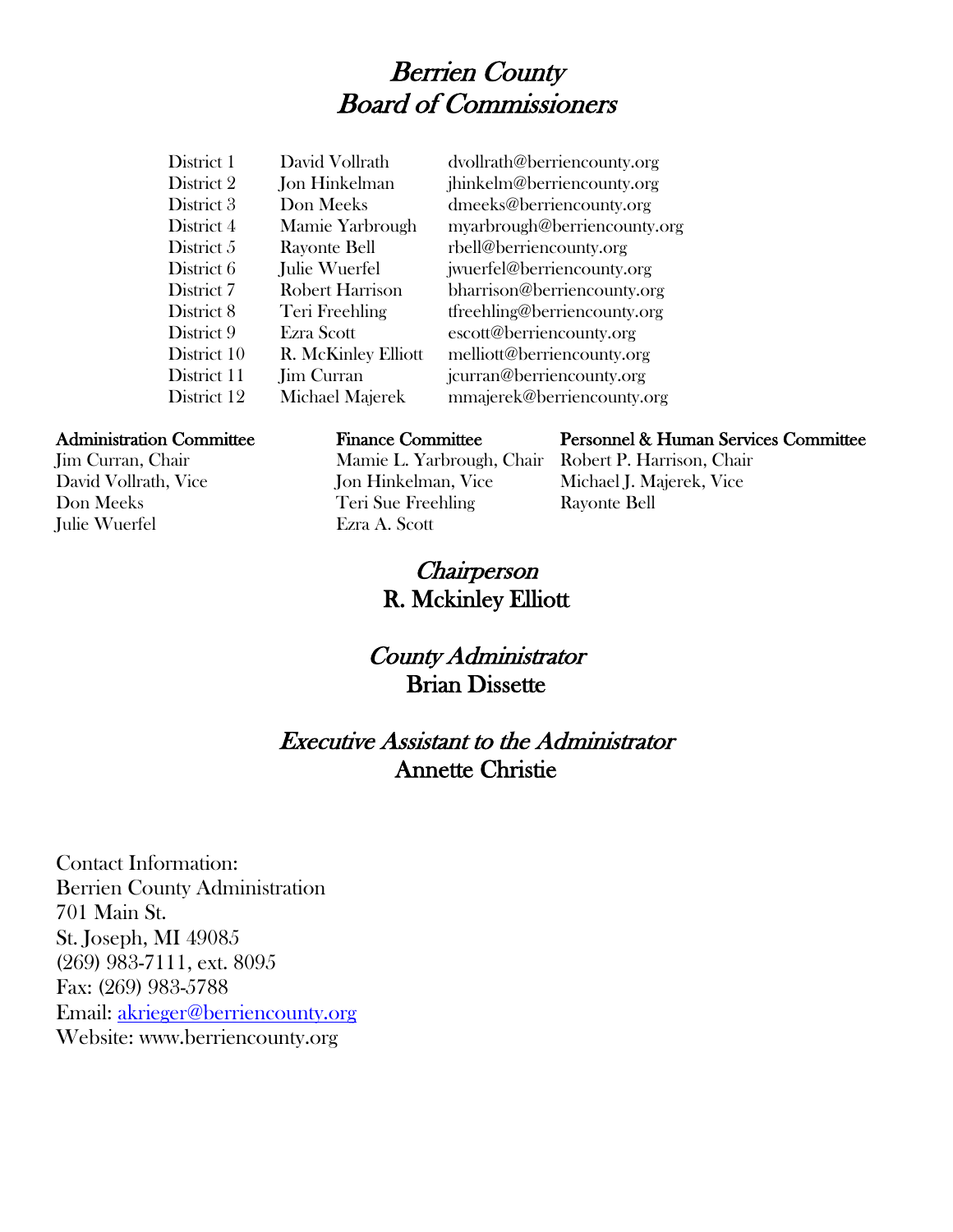There are many boards and committees throughout Berrien County whose purpose is to better the lives of the citizens of Berrien County. Each of these boards and committees has certain responsibilities and tasks depending on their given authority.

This manual is provided to better inform citizens of this County who may be interested in volunteering their valuable time on these boards and committees in service to their community.

Any individual interested in sitting on a County board or committee should submit an application to the County Board of Commissioners. An application is included in this manual. Additional applications are available at the County Administration Building, 701 Main St., St. Joseph, MI in the Administration Department or on the County website at [www.berriencounty.org](http://www.berriencounty.org/). Once applications are completed, they should be returned to the County Administration office for processing. (See Appointment Policy attached)

Each board and committee may have by-laws that determine who and how placements are made on that particular board. The summaries included in this manual are just that, summaries. For more information on the filling of vacancies on boards and committees, you may contact the individual board or the County Administration office at (269) 983-7111, ext. 8095.

Per Diems are paid by the County for service on the following boards or committees: Board of Commissioners; Jury Board; Election Canvassers Board; Re-Monumentation Board(mileage only for out of County board members); Building Authority; Planning Commission; Public Works; Solid Waste Planning; Trust Investment Advisory Committee; Sewage Appeals Board; Plat Board; Parks & Recreation; Health Board; Economic Development Corp.; Department of Human Services, Land Bank Authority, Brownfield Re-Development Authority and the Land Preservation Board. As of January 2021, the per diem fee for meetings is \$55 and the mileage reimbursement is at the IRS rate.

Certain boards may provide per diems to some citizens who serve on their boards: Southwest Michigan Planning Commission; and Mental Health Authority.

\* All meeting schedules and locations are subject to change.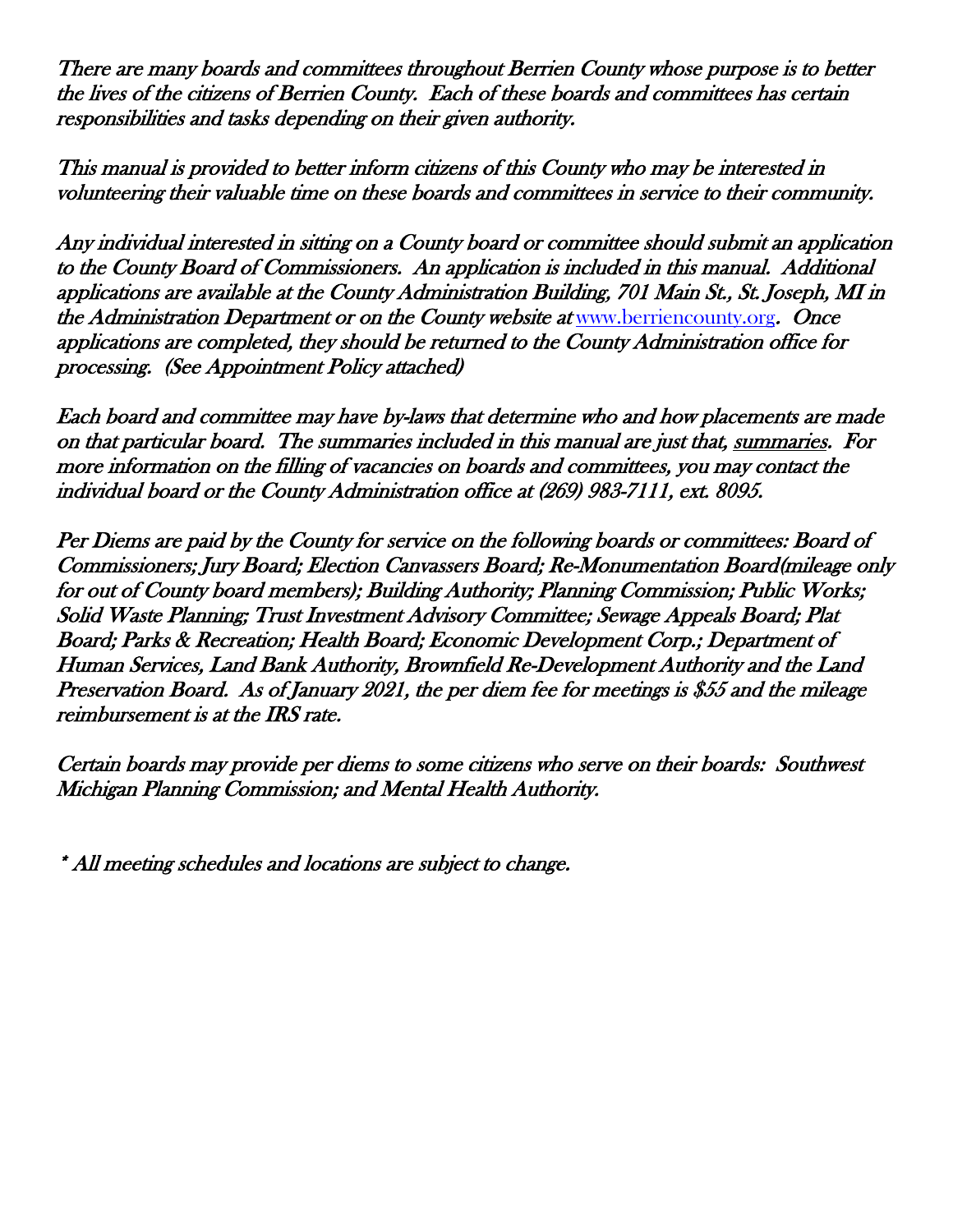#### **Index Boards Appointed by the Board of Commissioners**

- 1. Berrien County Advisory Transportation Team
- 2. Brownfield Redevelopment Authority
- 3. Building Authority
- 4. Communication Center Operations Committee
- 5. Community Corrections Advisory Board
- 6. Department of Human Services Board
- 7. Economic Development Corporation
- 8. Election Canvassers Board
- 9. Health Board
- 10. Berrien County Jury Board
- 11. Land Bank Authority
- 12. Land Preservation Board
- 13. Mental Health Authority Board
- 14. Parks and Recreation Commission
- 15. Planning Commission
- 16. Public Transportation Local Advisory Council
- 17. Public Works
- 18. Soldiers and Sailors Relief Fund Committee
- 19. Solid Waste Planning Committee
- 20.Southwest Michigan Planning Commission
- 21. Trust Investment Advisory Committee
- 22.Workforce Development Board
- 23.911 Advisory Board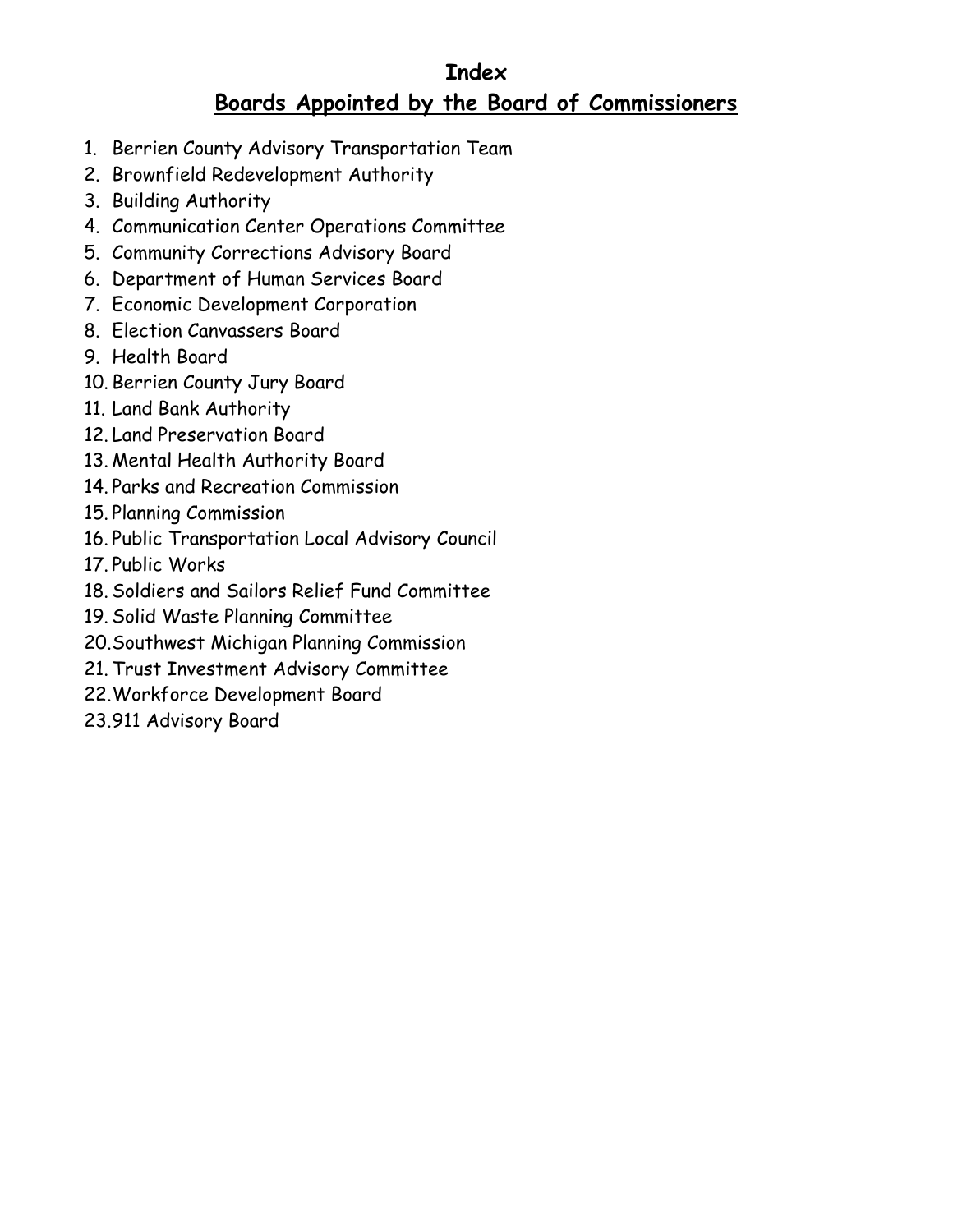### **Index Boards that we have Representation On**

- 1. 911 Quality Assurance Committee
- 2. 911 Technical committee
- 3. Area Agency on Aging
- 4. CEO Meeting
- 5. Cornerstone Alliance Board
- 6. Disaster Planning Committee
- 7. Friends of Berrien County Trails
- 8. Health Board Prep Meeting
- 9. Health Dept. Well & Septic Review Board
- 10. Berrien County Human Services Council
- 11. Housing Resource Network
- 12. Local Emergency Planning Committee
- 13. MAC Health & Human Services
- 14. MSUE District Advisory Council
- 15. Niles Area Transportation
- 16. Pokagon-New Buffalo Area Local Revenue Sharing Board
- 17. Sewage Appeals Board
- 18. Southwest Michigan Alliance Region Three Committee
- 19. Southwest Michigan Community Action Agency
- 20.Southwest Michigan Solid Waste Consortium
- 21. Southwest Michigan Behavioral Health Substance Abuse Disorder Oversight Policy Board
- 22.Twin Cats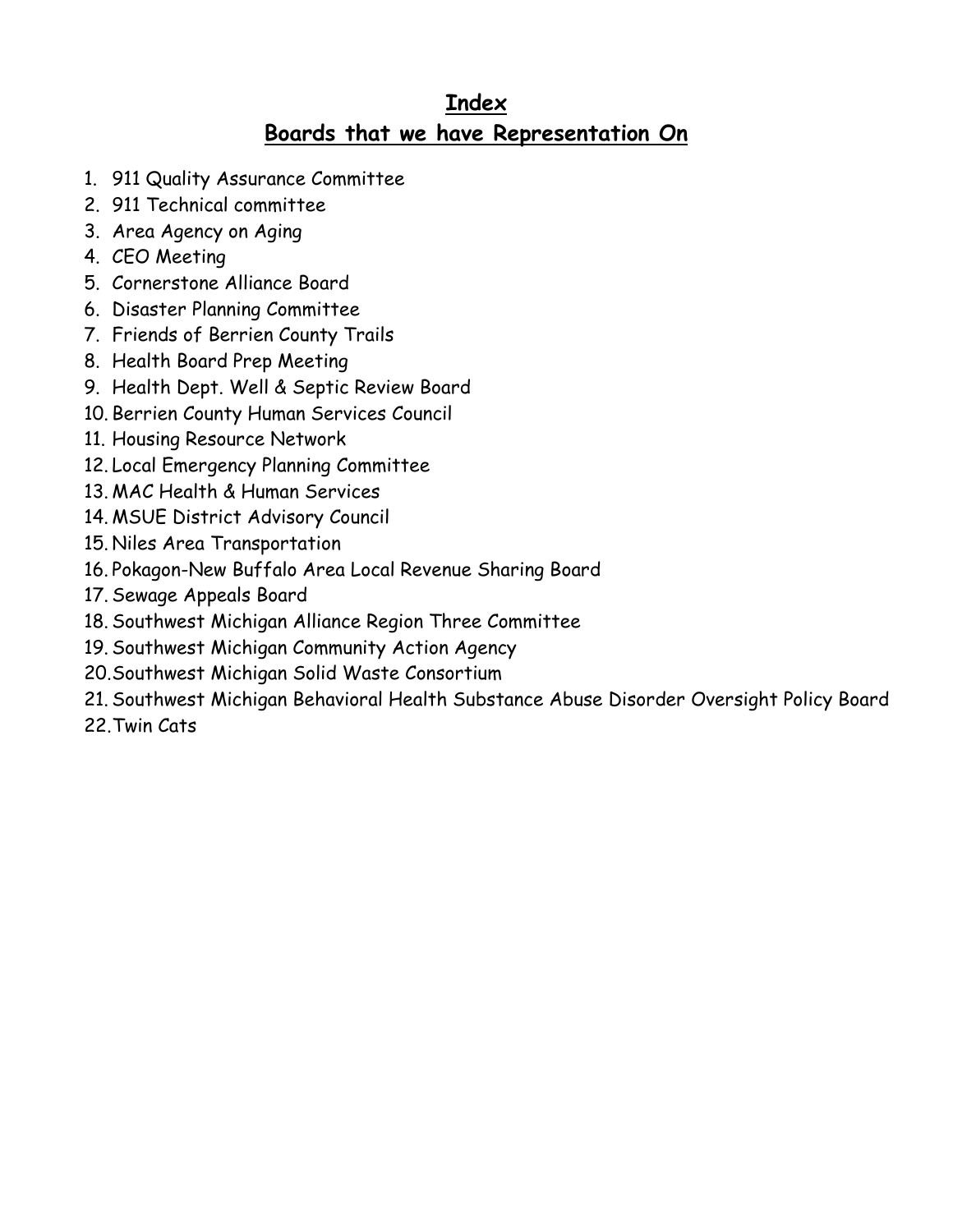## **Boards Appointed by the Board of Commissioners**

#### **BERRIEN COUNTY ADVISORY TRANSPORTATION TEAM**

Finance Committee - Two year terms Berrien County Community Development Department

701 Main St., St. Joseph, MI 49085

Phone (269) 983-7111, ext. 8350

Website: www.berriencounty.org

Contact: Evan Smith (esmith1@berriencounty.org)

Meet monthly, date and time to be determined. Meetings to be held at various locations.

 $\triangleright$  This board does not receive a per diem from the County. The Commissioners are paid out of the commissioner line item.

The Berrien County Transportation Advisory Committee was established in 2019 via Resolution #F1905235 to provide County-wide representation in an advisory role to the Berrien County Board of Commissioners, dedicated to the issue of public transportation in Berrien County. The original approval was for a two year time span (2020-2021). Representation is determined by resolution and includes: City of Niles; City of Buchanan; City of Benton Harbor; Berrien County Advisory Transportation Team; Unserved portion of St. Joseph/Benton Harbor Urbanized Area; Southwest Rural Service Zone; and Northwest Rural Service Zone.

| Jim Curran, Board of Commissioners<br>01/01/2022<br>01/01/2022<br>01/01/2022<br>01/01/2022<br>01/01/2022                                                          |
|-------------------------------------------------------------------------------------------------------------------------------------------------------------------|
| Bob Harrison, Board of Commissioners<br>Richard Huff (or Designee), City of Niles<br>Bill Marx, City of Buchanan<br>Paul Gillespie, TCATA (City of Benton Harbor) |
|                                                                                                                                                                   |
|                                                                                                                                                                   |
|                                                                                                                                                                   |
|                                                                                                                                                                   |
| 01/01/2022<br>Juan Ganum, City of Bridgman                                                                                                                        |
| Michelle Heit, New Buffalo Township<br>01/01/2022                                                                                                                 |
| R. Tyler Dotson, City of Watervliet<br>01/01/2022                                                                                                                 |

2022 Schedule Meet Monthly – Date and Time to be Determined.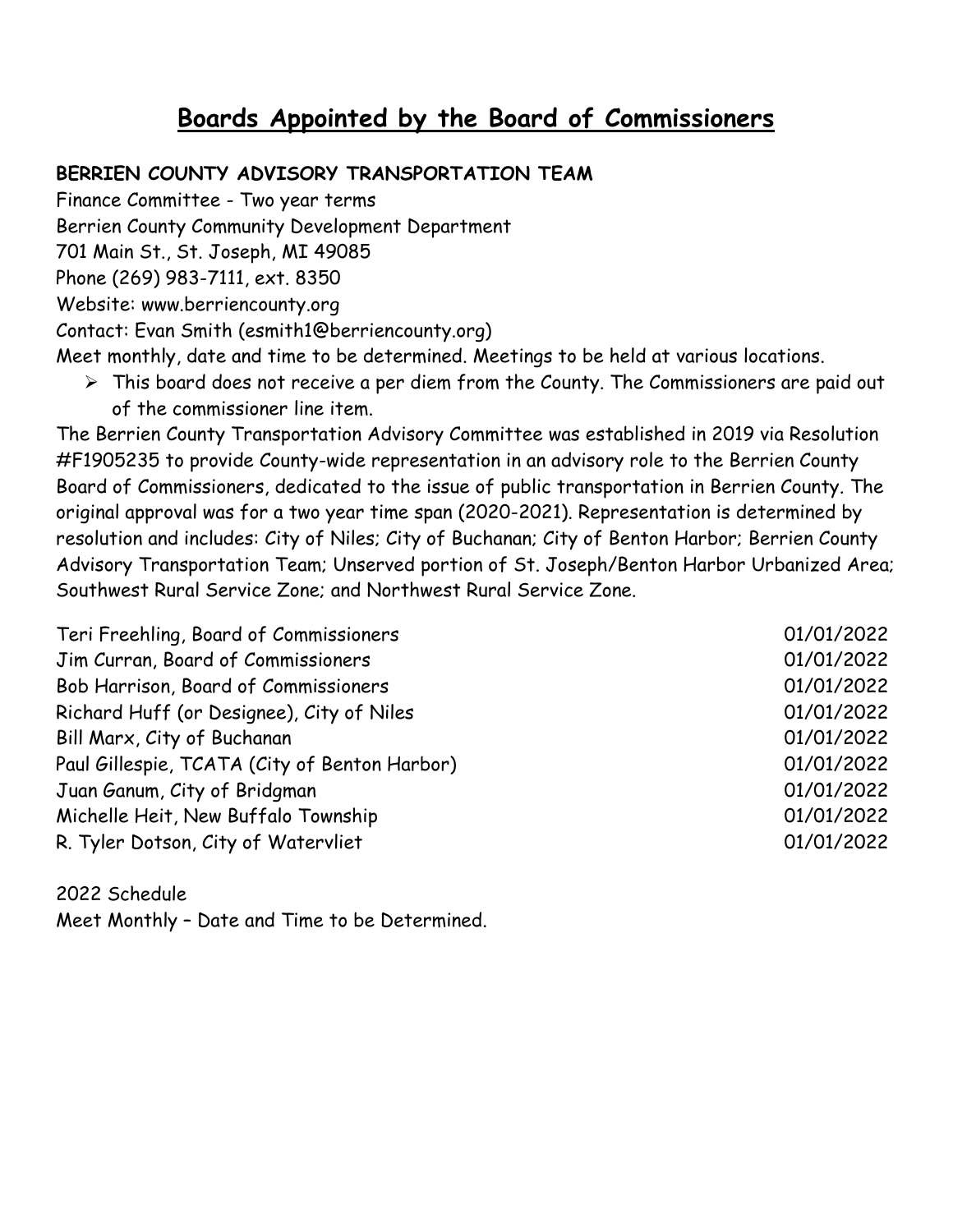#### **BROWNFIELD REDEVELOPMENT AUTHORITY**

Finance - Three year terms

Berrien County Economic Development Department

701 Main St., St. Joseph, MI 49085

Phone (269) 983-7111, ext. 8786

Website: www.berriencounty.org

Contact: Jennifer Arent (jarent@berriencounty.org)

Meet the 2nd Thursday of each month at 1:30 p.m. at the Administration Center – Otto Grau Room

 $\triangleright$  This board receives a per diem from the County. The Commissioners are paid out of the commissioner line item.

The Berrien County Brownfield Redevelopment Authority was created by the Board of Commissioners pursuant to Public Act 381 of 1996. Its purpose is to revitalize "brownfields", which are abandoned, underdeveloped or under-utilized properties that are not being developed due to environmental contamination. The Authority has broad powers to incur and expend funds to pay or reimburse a public or private person for costs of property redevelopment, to own and sell property, and to enter into contracts and leases. Membership consists of neither less than five nor more than nine individuals appointed by the Board of Commissioners. It has been the tradition to have either two or three commissioners on the Authority.

| Teri Freehling  | 05/25/24 |
|-----------------|----------|
| Lee VanGinhoven | 05/25/24 |
| Larry Klett     | 05/25/23 |
| Don Meeks       | 05/25/23 |
| Michael Majerek | 05/25/23 |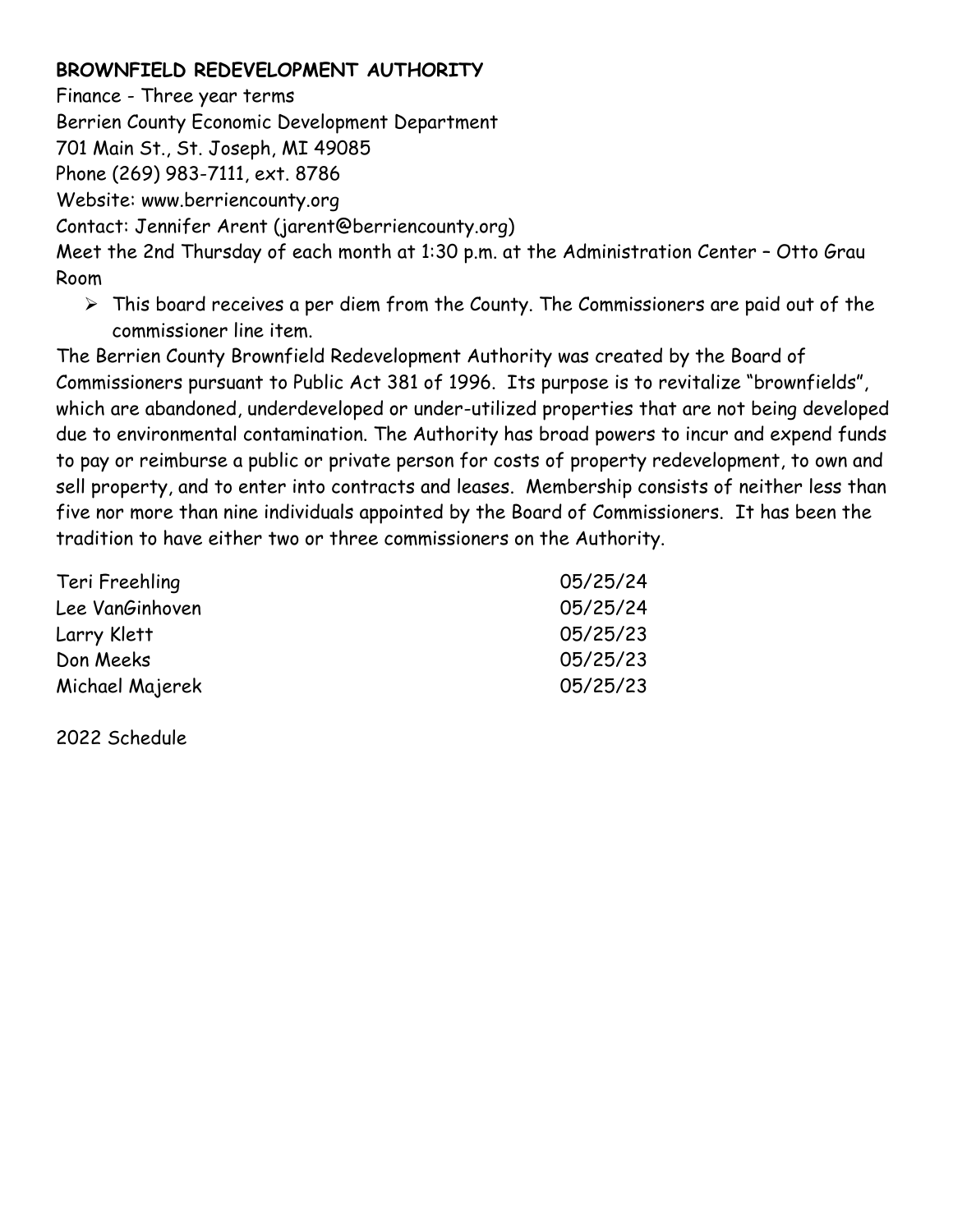#### **BUILDING AUTHORITY**

Finance - Three year terms Berrien County Administration 701 Main Street, St. Joseph MI 49085 Phone: (269) 983-7111 Ext. 8095 Contact: Annette Christie [\(akrieger@berriencounty.org\)](mailto:akrieger@berriencounty.org)

 $\triangleright$  This board receives a per diem from the County. The Commissioners are paid out of the commissioner line item.

Meetings convened as needed but no less than one a year. This board receives a per diem from the County. The Building Authority is the body which issues and oversees capital improvements for county facilities, through the issuance of bonds. The authority is comprised of the County Administrator, Financial Services Director, and three members appointed by the Board of Commissioners.

#### **\*\*HOLD FOR NOW 2021**

| <b>Brian Dissette</b>     | County Administrator               |
|---------------------------|------------------------------------|
| Doug James                | <b>Financial Services Director</b> |
| Vacant                    | 12/31/23                           |
| Nick Jewell, Vice         | 12/31/22                           |
| Kenneth Wendzel, Chairman | 12/31/21                           |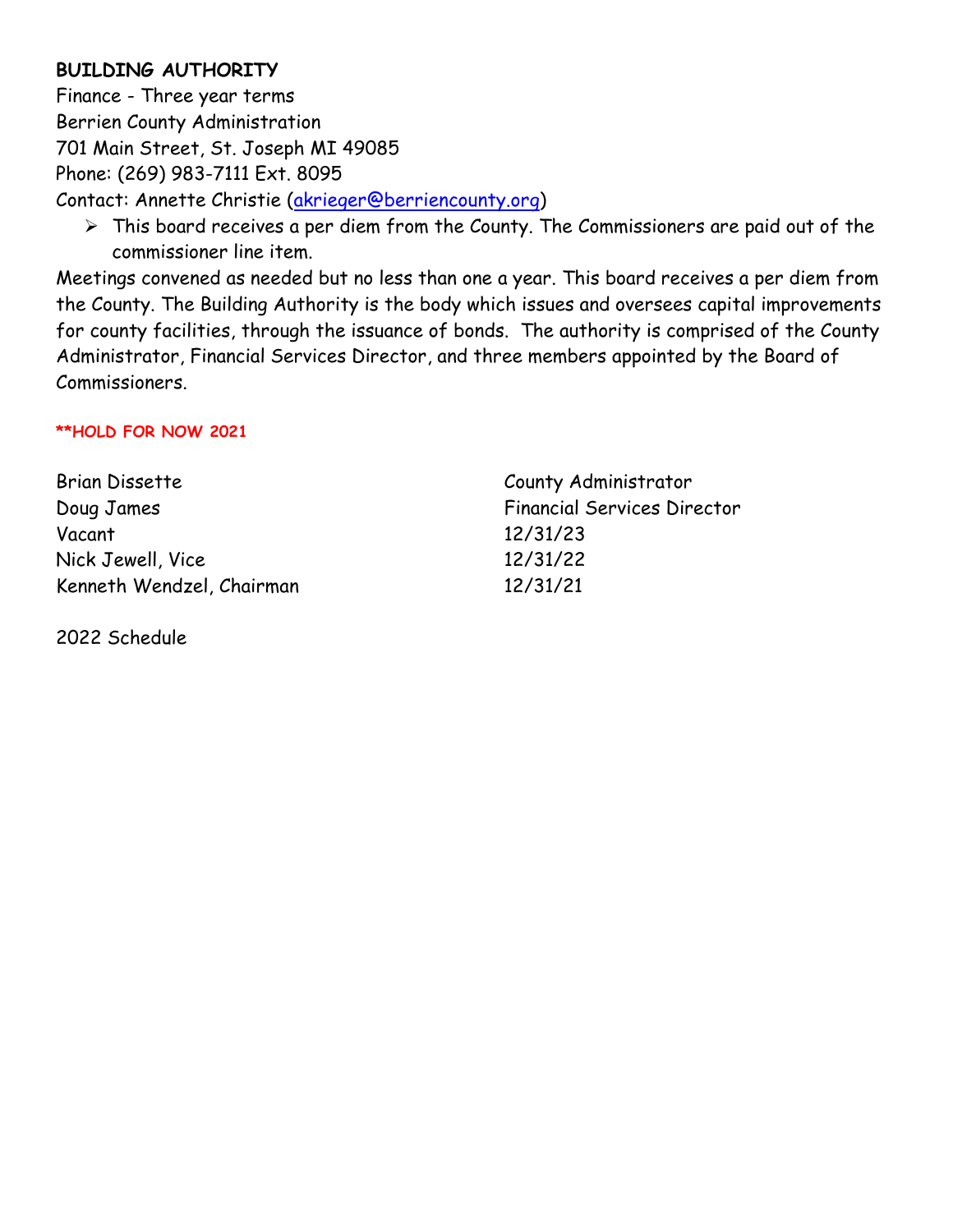#### **County Public Safety COMMUNICATION CENTER OPERATIONS COMMITTEE/911 TECHNICAL**

Administration - Two year terms

9-1-1 Department

2100 E. Empire Ave. Benton Harbor, MI 49022

Phone: (269) 983-7111, Ext. 4958

Contact: Caitlin Sampsell (csampsell@berriencounty.org)

Meetings held the same day as the 9-1-1 Technical Committee Meetings at the County Conference Center, bi-monthly on Wednesdays at 9:30 a.m.

 $\triangleright$  This board does not receive a per diem. The Commissioners receive a per diem paid out of the commissioner line item.

The purpose of this committee is to oversee the continued operation of the Berrien County Public-Safety Communication Center hereinafter referred to as the B.C.P.S.C.C. or "County Dispatch," in the execution of its mission. The committee assists the County Board of Commissioners by making suggestions regarding the operational priorities of the County's multiagency 9-1-1 Public Service Answering Point and fulfillment of Emergency Management / Homeland Security communication initiatives. Committee candidates shall be executive level representatives from lawfully recognized public-safety entities served by the County Dispatch and members of the Berrien County Board of Commissioners. The following membership identifies the entities represented: (3) Board of Commissioners; (1) DCPSCC Director; (2) BC Police Services Council; (3) BC Fire Chiefs Association; (1) Medical Control Authority; (2) EMS; (1) Emergency Management (non-voting); (1) Michigan State Police; (1) Berrien County Sheriff or designee; and (1) BC Information Systems.

| Jim Curran            | Commissioner                     | 12/31/23 |
|-----------------------|----------------------------------|----------|
| David Vollrath        | Commissioner                     | 12/31/22 |
| Julie Wuerfel         | Commissioner                     | 12/31/22 |
| Caitlin Sampsell      | B.C.P.S.C.C. Director            | 12/31/24 |
| Lt. Jeremiah Carlisle | Michigan State Police            | 12/31/24 |
| Paul Bailey           | Sheriff                          | 12/31/22 |
| Dan Unruh             | Police Services Council          | 12/31/22 |
| <b>Todd Taylor</b>    | Police Services Council          | 12/31/24 |
| Michael Davidson      | Fire Chiefs Association          | 12/31/24 |
| Vacant                | Fire Chiefs Association          | 12/31/22 |
| Gary Bravold          | Fire Chiefs Association          | 12/31/22 |
| Vacant                | <b>Medical Control Authority</b> | 12/31/22 |
| Jack Fisher           | <b>EMS</b>                       | 12/31/23 |
| Vacant                | <b>EMS</b>                       | 12/31/24 |
| Chris Swihart         | <b>Information Systems</b>       | 12/31/24 |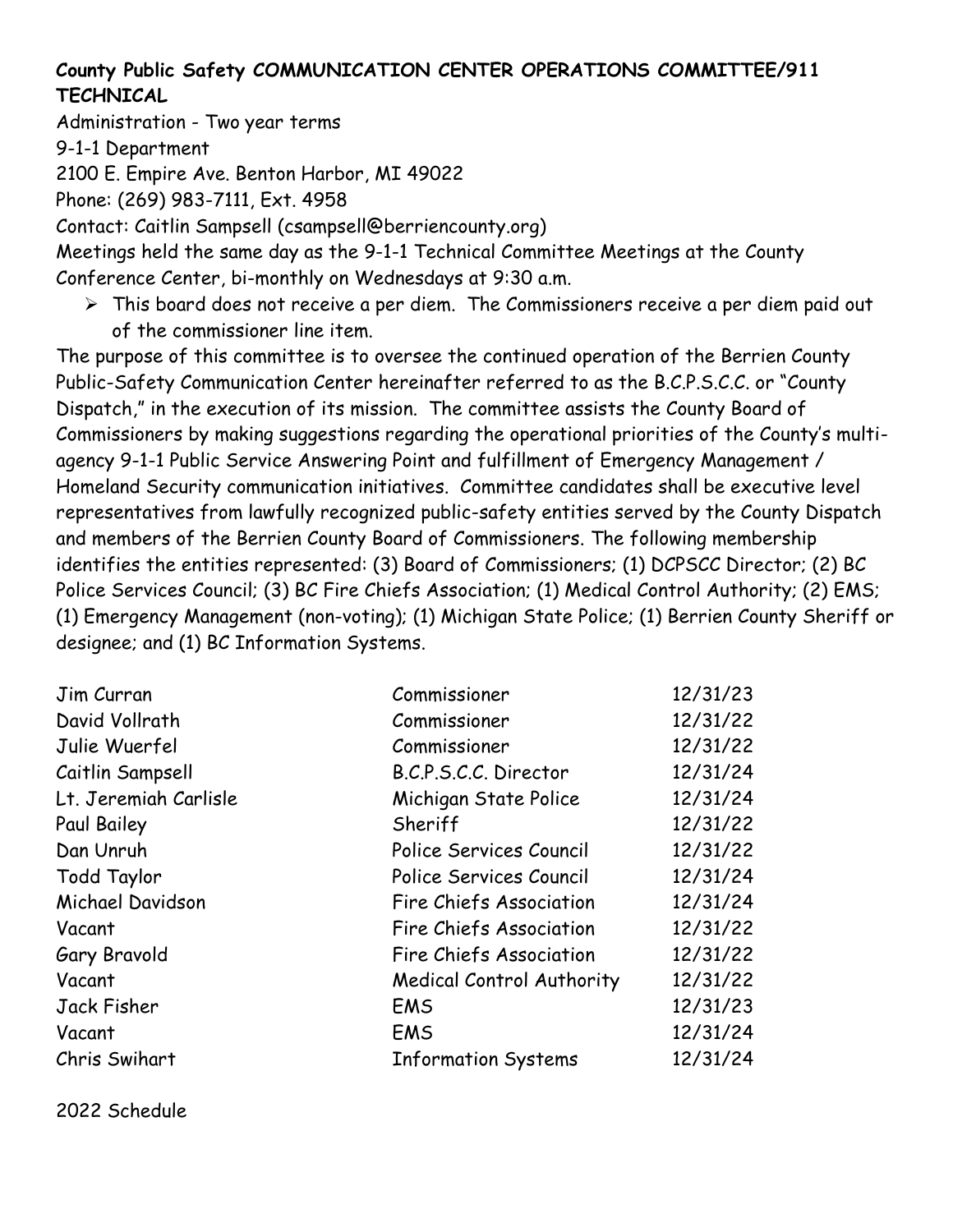#### **COMMUNITY CORRECTIONS ADVISORY BOARD**

Administration – Three year terms Berrien County Administration (Administration) 701 Main St., St. Joseph, MI 49085 Phone: (269) 983-7111, ext. 8347 Contact: Frank Sampsell

Meet the 3<sup>rd</sup> Wednesday bi-monthly at noon in the Large Conference Room at the Courthouse with additional added as needed. Typically last 30 minutes to an hour.

 $\triangleright$  This board does not receive a per diem. The Commissioners receive a per diem paid out of the commissioner line item.

The purpose of the Community Corrections Advisory Board is to develop and implement the Berrien County Community Corrections Comprehensive Plan. Membership as dictated by Public Act 511 includes representation from the following areas: County Sheriff; City Police Chief; Judge of the Circuit Court; Judge of the District Court; Judge of the Probate Court; County Commissioner; at least one but not more than three members from mental health, public health, substance abuse, employment and training or a community alternative program; County Prosecuting Attorney; criminal defense attorney; business community; communications media; Circuit or District Court probation officer; general public. (Added Term Expiration Dates in 2018 per bylaws)

| Rayonte Bell        | <b>County Commissioner</b> | 12/31/2022 |
|---------------------|----------------------------|------------|
| Vacant              | Citizen                    | 12/31/2024 |
| Paul Bailey         | County Sheriff             | 12/31/2023 |
| Gary Ruhl           | Workforce Development      | 12/31/2023 |
| <b>Brian Berger</b> | Probate Court Judge        | 12/31/2023 |
| Arthur Cotter       | District Court Judge       | 12/31/2023 |
| Jennifer Smith      | Circuit Court Judge        | 12/31/2022 |
| Robert Tahaney      | Mental Health              | 12/31/2024 |
| Steve Pierangeli    | Prosecuting Attorney       | 12/31/2023 |
| Paul Jancha, Jr.    | Criminal Defense Attorney  | 12/31/2022 |
| Vacant              | <b>Business Community</b>  | 12/31/2024 |
| Julie Swidwa        | Communications/Media       | 12/31/2024 |
| <b>Kevin Hains</b>  | Probation Officer          | 12/31/2022 |
| Amber Glendenning   | <b>MDOC</b>                | 12/31/2022 |
| Dan Unruh           | Police Chief               | 12/31/2022 |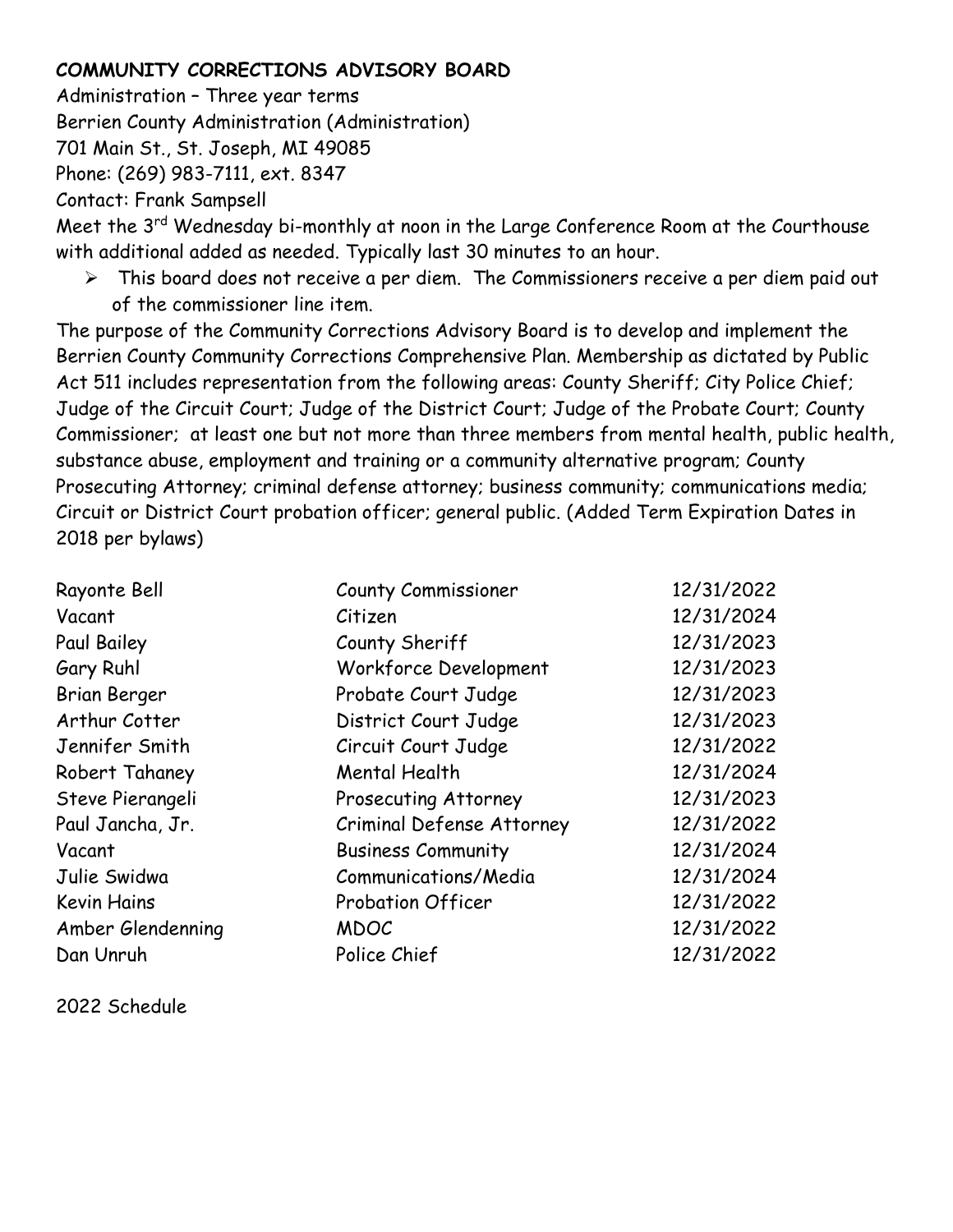#### **DEPARTMENT OF HUMAN SERVICES BOARD**

Personnel - Three year terms P.O. Box 1407, Benton Harbor, MI 49023 Phone: (269) 934-2000 Fax: (269) 934-2115 Contact: Carrie Szwabowski (SzwabowskiC@michigan.gov – 269-934-2113) Meet the 4<sup>th</sup> Wednesday of each month at 401 8<sup>th</sup> St., Benton Harbor at 9:00 a.m. (Exception is November and December when the meeting might fall on the 3<sup>rd</sup> Wednesday due to holidays).  $\triangleright$  This board receives a per diem paid from the County.

This Board is made up of three individuals who do not hold a political office. Two of the members are County appointed and one is State appointed. The purpose of the board is to serve in the advisory capacity to the Family Independence Agency, who administers and provides assistance payments and social services programs for the residents of Berrien County.

| Debbie Reume                    | 10/31/22 |
|---------------------------------|----------|
| Jan Versaw                      | 10/31/23 |
| Tyanna Weller (State appointed) | 10/31/24 |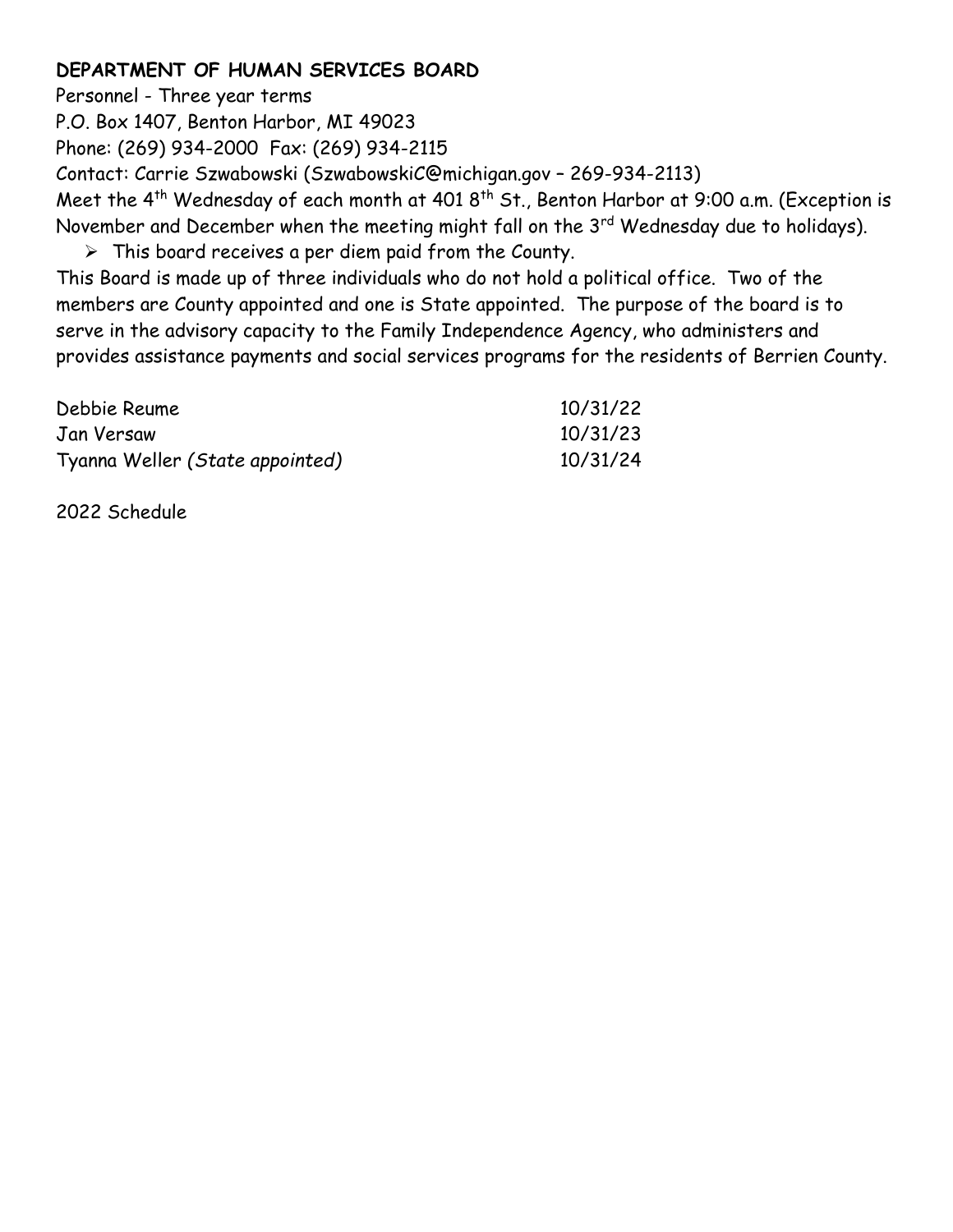#### **ECONOMIC DEVELOPMENT CORPORATION**

Finance - Six year terms Berrien County Community Development Department 701 Main St., St. Joseph, MI 49085 Phone: (269) 983-7111, Ext. 8786 Contact: Jennifer Arent (jarent@berriencounty.org)

- Meet the 3<sup>rd</sup> Thursday of each month at 1:30 p.m. at the Administration Center BOC Room
	- $\triangleright$  This board receives a per diem from the County. The Commissioners are paid out of the commissioner line item.

This Board is the issuing authority for Tax Exempt Revenue Bonds for Berrien County. It was established to coordinate economic development efforts, promote business investment and job creation within the County. The corporation is composed of elected and private business officials appointed by the Board of Commissioners. The membership includes the Chairman of the Board, Finance Committee Chairman and one other member of the Finance Committee as well as six other private business persons representing banking, industry, and utilities. It also includes non-voting members from North Berrien Community Development; Greater Bridgman Chamber of Commerce; SMEGA; Cornerstone Alliance; Harbor Country; and Kinexus.

| Vacant (Walgram)                             | 12/31/23 |
|----------------------------------------------|----------|
| Vacant (Kramer)                              | 12/31/27 |
| Vacant (Richter)                             | 12/31/27 |
| Mark Joseph                                  | 12/31/26 |
| Vacant (Vaughn)                              | 12/31/24 |
| Donald Ryman                                 | 12/31/25 |
| Mamie Yarbrough, Finance Committee Chairman  | 12/31/23 |
| Teri Sue Freehling, Finance Committee Member | 12/31/25 |
| R. McKinley Elliott, Board Chairman          | 12/31/25 |
|                                              |          |

Partners: Rob Cleveland Todd Gustafson Arthur Havlicek Chana Kniebes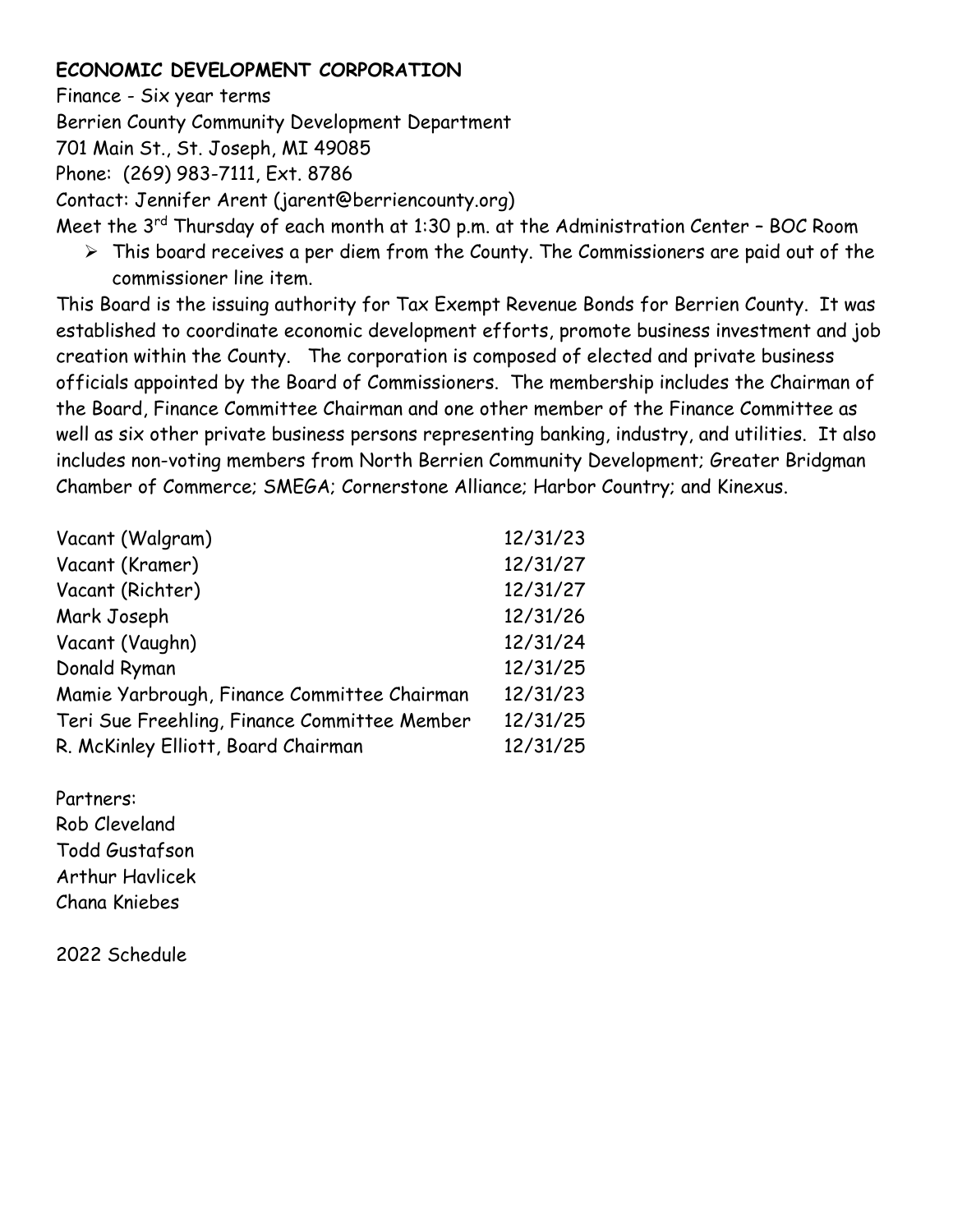#### **ELECTION CANVASSERS BOARD**

Finance - Four year terms Berrien County Clerk's Office 811 Port St., St. Joseph, MI 49085 Phone (269) 983-7111, ext. 8241 Contact: Sharon Tyler (styler@berriencounty.org)

 $\triangleright$  This board receives a per diem from the county.

Meet the Thursday following every election and are called in for re-counts. Meetings are held at the Courthouse. Additional meetings as needed for heavy election years.

A four member board of canvassers is established in every county in this state. This Board shall conduct all recounts of elections in cities, townships, villages, school districts, or any other districts and be vested with all of the powers and required to perform all the duties in connection with any recount.

\*Clerk process to process board appointments

| Jess Minks (D)                  | 10/31/23 |
|---------------------------------|----------|
| Cheryl Warner (R)               | 10/31/23 |
| Audrey Lester (D) (Alternate)   | 10/31/23 |
| Larry Burghdoff (R) (Alternate) | 10/31/23 |
| Gretta VanBree(D)               | 10/31/25 |
| Sharon Geisler (R)              | 10/31/25 |
| Jerry Sirk (D) (Alternate)      | 10/31/25 |
| Larry Goldberg (R)(Alternate)   | 10/31/25 |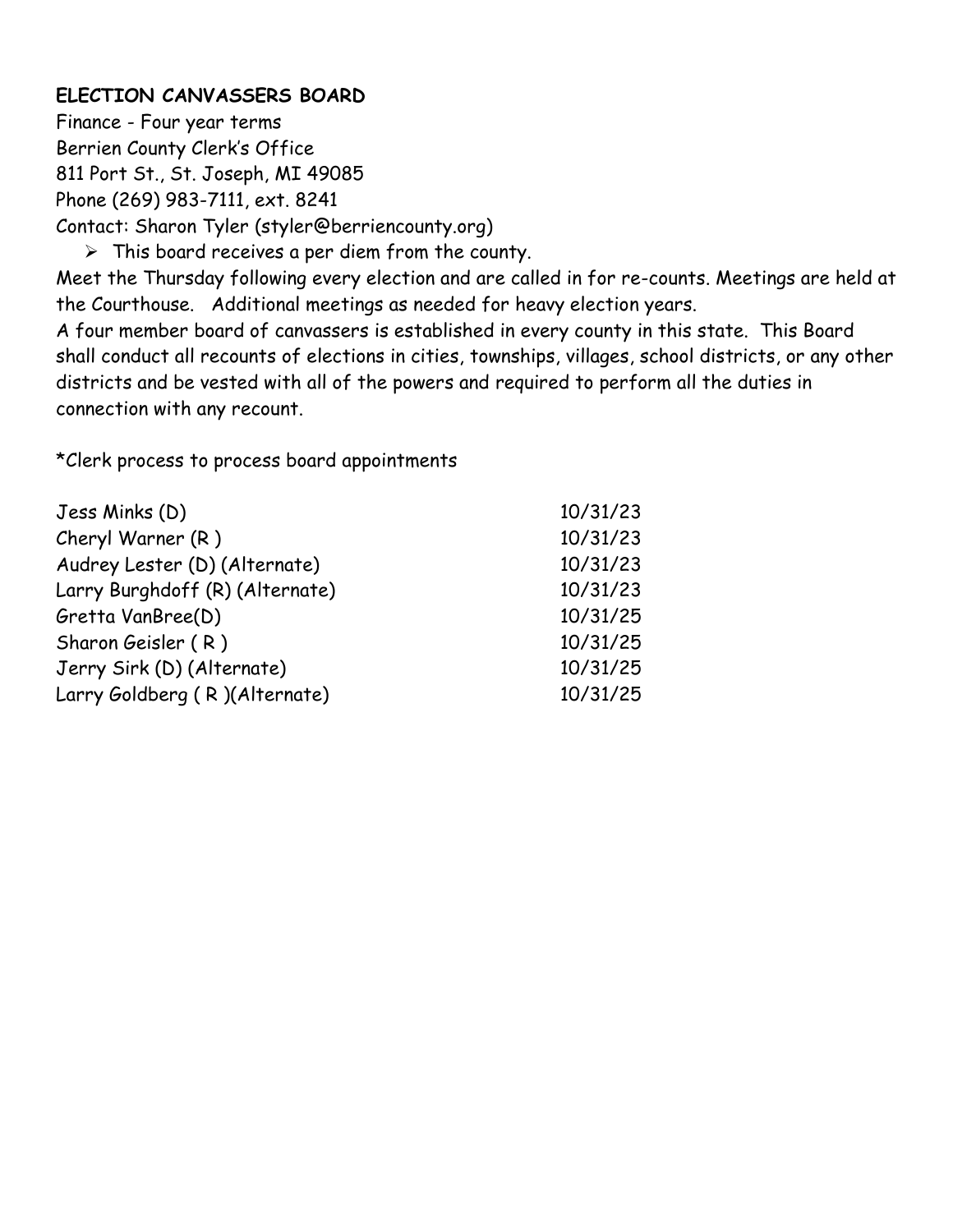#### **HEALTH BOARD**

Personnel - Five year terms Berrien County Health Department 2149 E. Napier Ave., Benton Harbor, MI 49022 Phone: (269) 926-7121 Website: www.bchdmi.org Contact: Kim Rodgers (krodgers@ bchdmi.org, ext. 5605)

 $\triangleright$  This board receives a per diem from the Health Department.

Meet the 1<sup>st</sup> Wednesday of each month at 8:00 a.m. at the Health Department, 2149 E. Napier Ave., Benton Harbor (with the exception of July at the South County Building, 1205 N. Front St., Niles). \*\*Board prep meetings are held two (2) Fridays before the board meeting. The Berrien County Board of Health provides policy leadership and oversight for the Health Department. The Board of Health is comprised of seven (7) individuals that are appointed by the Board of Commissioners with one Commissioner serving as a liaison. One member of the board must be a person licensed in Michigan to practice medicine.

| Joe Wasserman                    | 04/19/22             |
|----------------------------------|----------------------|
| Duane C. McBride, Ph.D. Chairman | 04/19/26             |
| Ken Edwards, M.D.                | 04/19/25             |
| Linda Strohl                     | 04/19/24             |
| Vanessa Brown, RN                | 04/19/24             |
| Peg Kohring                      | 04/19/24             |
| Raymond Matejczyk                | 04/19/23             |
| Robert P. Harrison               | <b>Board Liaison</b> |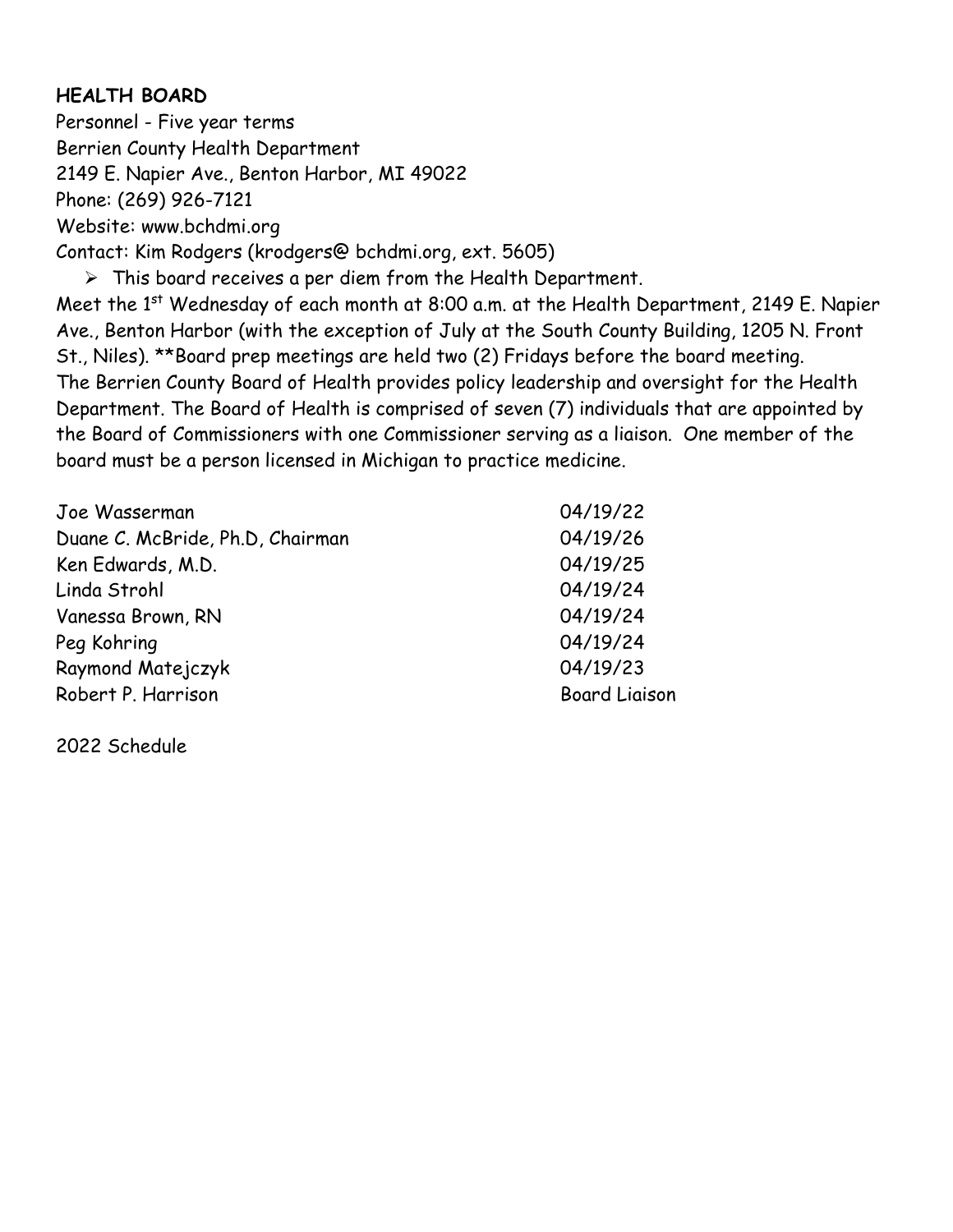#### **BERRIEN COUNTY JURY BOARD**

Administration - Six year terms Berrien County Trial Court 811 Port Street, St. Joseph, MI 49085 Phone: (269) 983-7111, ext. 8347 Contact: Frank Sampsell (fsampsel@berriencounty.org)  $\triangleright$  This board receives a per diem from the County.

Meetings are held yearly at the Courthouse. The Berrien County Jury Board is comprised of three members (2-Republican and 1-Democrat) who are appointed by the County Board of Commissioners based on the recommendation of the circuit judges of the judicial circuit. Not more than 2 can be of the same political party. The Jury Board is responsible for the processing of all juror questionnaires including most exemptions. The members of the Jury Board are:

| Linda Cheek $(D)$               | 04/30/25 |
|---------------------------------|----------|
| Virginia Antonson (R)           | 04/30/27 |
| Debra Kamer (R)                 | 04/30/23 |
| Melissa Clapper (D) (Alternate) | 04/30/25 |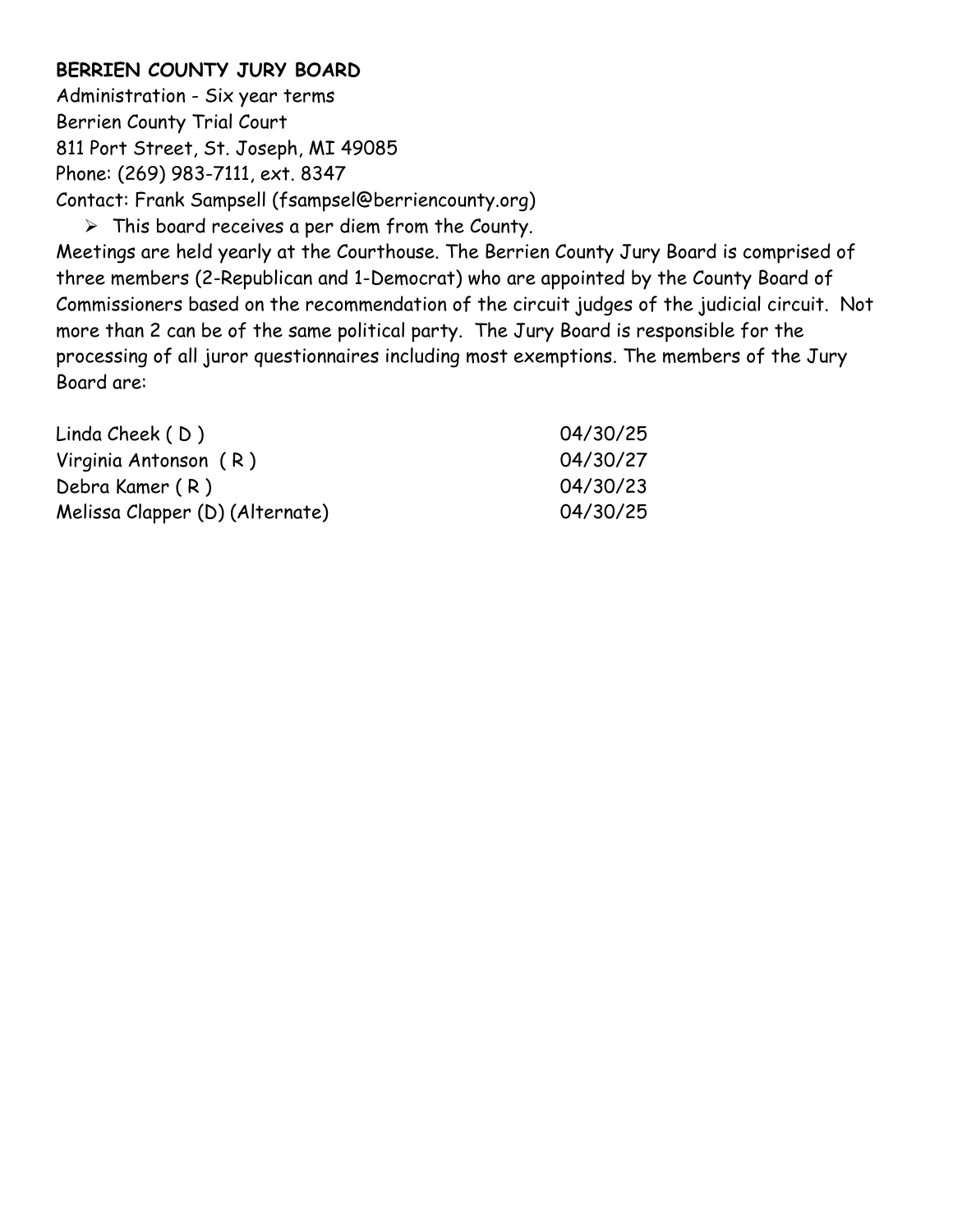#### **LAND BANK AUTHORITY**

Finance - Four year terms Berrien County Community Development Department 701 Main St., St. Joseph, MI 49085 Phone: (269) 983-7111, ext. 8257 Contact: Katie Montoya (cmontoya@berriencounty.org) Meets on the 4th Thursday of the month at 1:00 p.m. at the Administration Center – BOC Room

 $\triangleright$  This board does not receive a per diem. The commissioners are paid out of the commissioner line item.

The Land Bank Authority through the Land Bank Fast Track Act, 2003, strives to strengthen and revitalize the economy of Berrien County by assembling or disposing of public property, including tax reverted property, in a coordinated manner to foster the development of the property and to promote economic growth. The Authority is made up of the Berrien County Treasurer, three persons appointed by the Board of Commissioners, and three Commissionersat-large. The at-large appointees may be members of the Berrien County Board of Commissioners.

| Ezra Scott, Commissioner      | 05/22/24  |
|-------------------------------|-----------|
| Don Meeks, Commissioner       | 05/22/24  |
| Mamie Yarbrough, Commissioner | 05/22/23  |
| Stephen Smith                 | 05/22/23  |
| Katherine Weykamp             | 05/22/25  |
| Dale Kreitner                 | 05/22/25  |
| Shelly Weich                  | Treasurer |
|                               |           |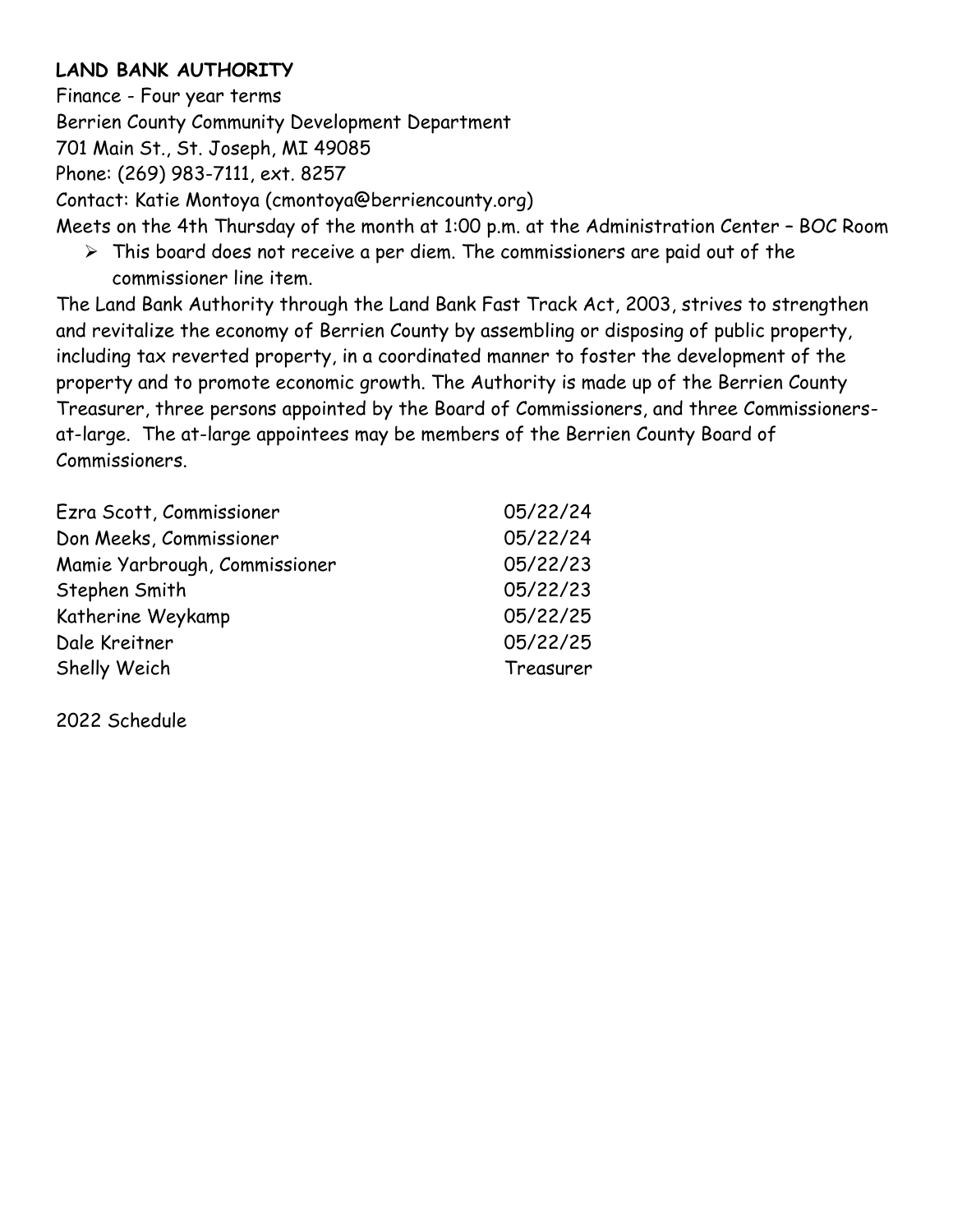#### **LAND PRESERVATION BOARD**

Finance - Three year terms Berrien County Community Development Department 701 Main St., St. Joseph, MI Phone: (269) 983-7111, ext. 8257 Contact: Katie Montoya (cmontoya@berriencounty.org)

- $\triangleright$  This board receives a per diem from the County. The commissioner is paid out of the commissioner line item.
- \*\*Meetings are convened as needed

The purpose of the Land Preservation Board serves as an advisory body to the Berrien County Board of Commissioners with regard to Land Preservation issues. They will advise on the priorities for the purchase of farmland development rights; the price and method of compensation relative to the purchase of such development rights; and apply for state, federal, or other sources of grant funds to assist the purchase of development rights. The townships included are: Bainbridge, Chikaming, Lincoln, Sodus, Royalton, and Berrien.

The Board will be made up of nine (9) members to include: (1) member of the Berrien County Board of Commissioners; (1) member of the Berrien County Planning Commission; (3) members representing farming; (1) member representing the interest of realtors and developers; (1) member representing the conservancy community; (2) members that are elected officials from municipalities participating in the farmland preservation program.

| Donald Baiers, Local Elected Official | 06/30/23 |
|---------------------------------------|----------|
| Rod Krieger, Planning Commission      | 06/30/23 |
| Ed Kretchman, Farmer                  | 06/30/23 |
| Jon Hinkelman, Commissioner           | 06/30/23 |
| Richard Schinkel, Natural Conservancy | 06/30/22 |
| Chris Marzke, Realtor/Developer       | 06/30/22 |
| Lois Foster, Farmer                   | 06/30/24 |
| Brian Dargus, Farmer                  | 06/30/22 |
| Dave Chandler, Local Elected Official | 06/30/24 |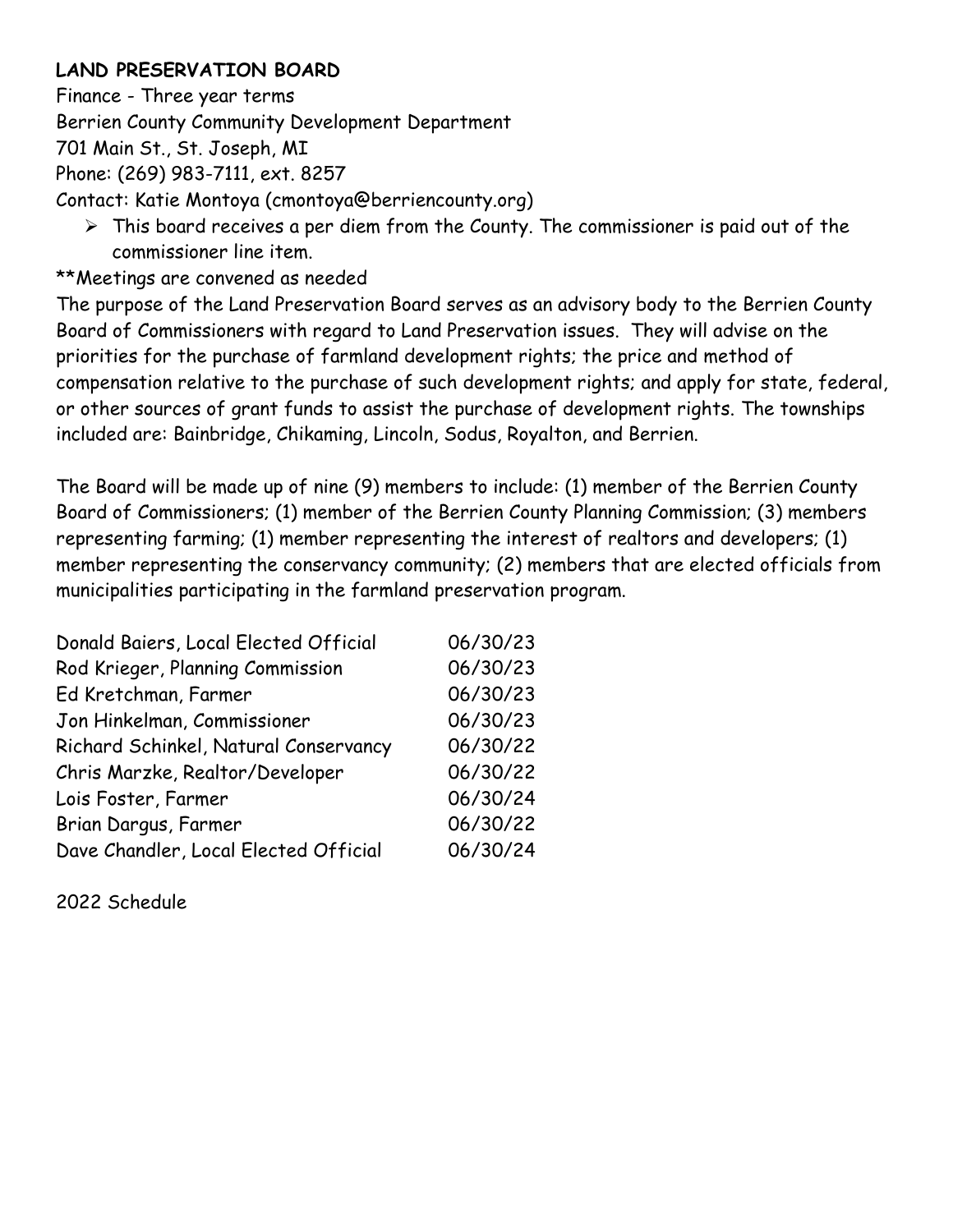#### **MENTAL HEALTH AUTHORITY BOARD**

Personnel - Three year terms Riverwood Center, 1485 S. M-139, Benton Harbor, MI 49022 Website: www.riverwoodcenter.org Phone: (269) 925-0585 Contact: Donna Mutz (djm@riverwoodcenter.org, ext. 1601)  $\triangleright$  This board receives a per diem from the Mental Health Authority.

Meet the 3rd Wednesday of each month at 4:00 p.m. (with deviations). Mission: Deliver personalized mental health services to create a positive environment for their consumers to improve their quality of life.

Berrien Mental Health Authority (Riverwood Center) provides information, care, and services ranging from occasional counseling sessions to full intervention for severe disabilities or mental illness; providing the choices, the means, the interventions, and supports for optimal mental health and recovery. The composition of the mental health authority shall be representative of providers of mental health services, recipients, or primary consumers of mental health services, agencies, and occupations having a working involvement with mental health services and the general public. At least 1/3 of the membership shall be primary consumers or family members, and of that 1/3, at least 2 must be primary consumers. No more than 4 may be commissioners.

| <b>Edward Meny</b>            | 03/31/22 |
|-------------------------------|----------|
| <b>Shannon Trecartin</b>      | 03/31/23 |
| Reema Sarkar                  | 03/31/23 |
| Don Meeks, Commissioner       | 03/21/24 |
| E. Arthur Robinson            | 03/31/22 |
| <b>Marion Maier</b>           | 03/31/22 |
| Randy S. Hyrns                | 03/31/24 |
| <b>Marian Tripplett</b>       | 03/31/24 |
| Nancy Johnson                 | 03/31/24 |
| Michael Majerek, Commissioner | 03/31/22 |
| Dan Schofield                 | 03/31/23 |
| David Rogers                  | 03/31/23 |
|                               |          |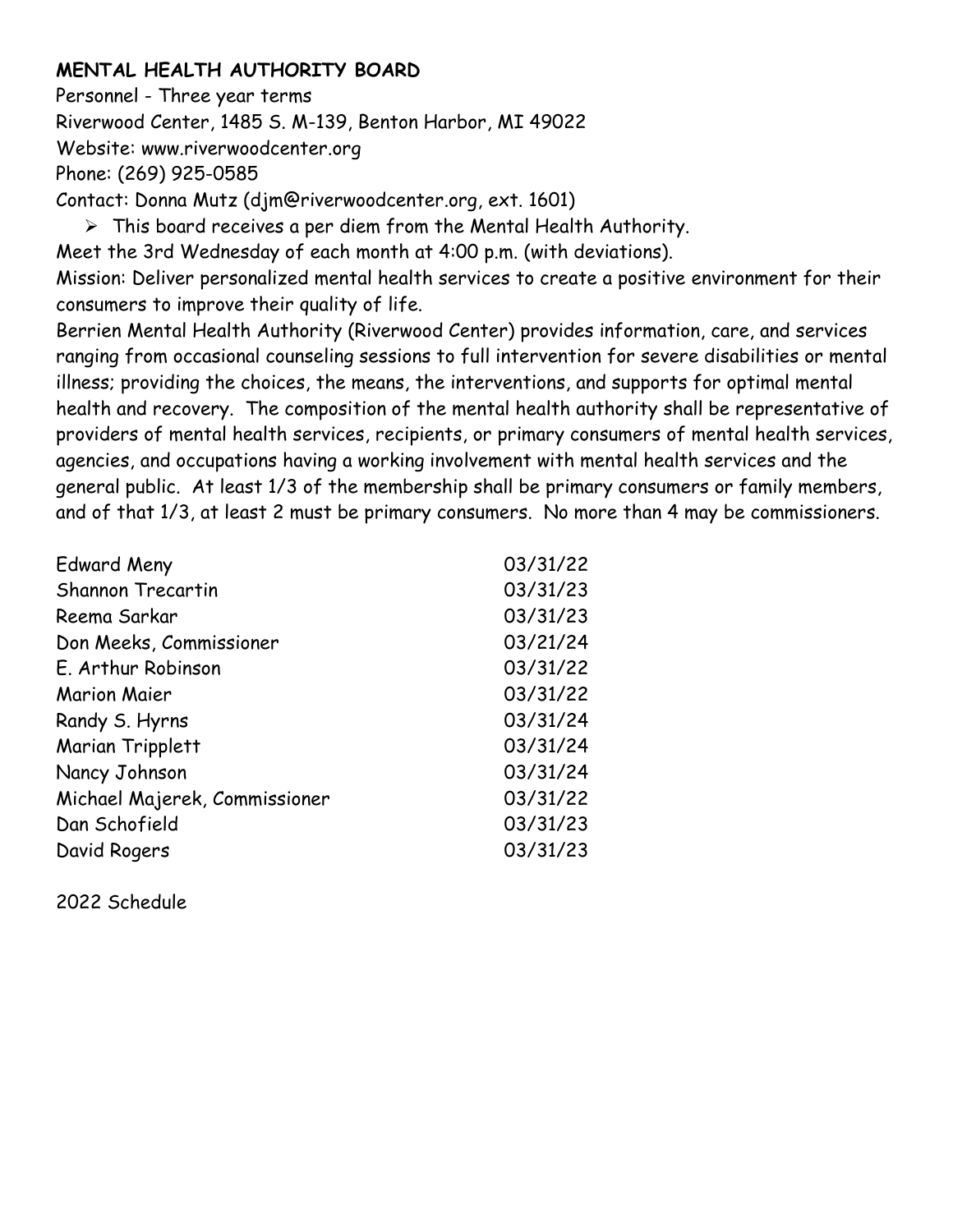#### **PARKS AND RECREATION COMMISSION**

Personnel - Three year terms Berrien County Parks Department 701 Main St., St. Joseph MI 49085 Phone: (269) 983-7111 Ext. 8435 Website: www.berriencounty.org

Contact: Sue Patzer (spatzer@berriencounty.org)

 $\triangleright$  This board receives a per diem from the County. The commissioners are paid out of the commissioner line item.

Meet the  $3^{rd}$  Wednesday, 4-5 times a year at 5:30 p.m. (location/time varies) It is the mission of the Berrien County Parks and Recreation Commission to plan, acquire, develop and maintain, a responsive, efficient and creative natural resource based park and recreation system available to all citizens, composed of a variety of services, park areas and special facilities that contribute to the wellbeing of the individual, the family and the attractiveness, social and economic health of the Berrien County community. The Parks Board consists of ten members including the Chairman of the County Road Commission, the County Drain Commissioner, the Chairman of the County Planning Commission, and seven members appointed by the Board of Commissioners. At least one of the Board members may be a County Commissioner but not more than three.

| <b>Richard Schinkel</b> | 01/01/24                   |
|-------------------------|----------------------------|
| Julie Wuerfel           | 01/01/24                   |
| Carl R. Keefer          | 01/01/23                   |
| Anthony Korican         | 01/01/25                   |
| James Bednar            | 01/01/25                   |
| Chuck Baran             | 01/01/23                   |
| Mamie Yarbrough         | 01/01/23                   |
| Eric Lester             | <b>Planning Commission</b> |
| Christopher Quattrin    | Drain Commissioner         |
|                         |                            |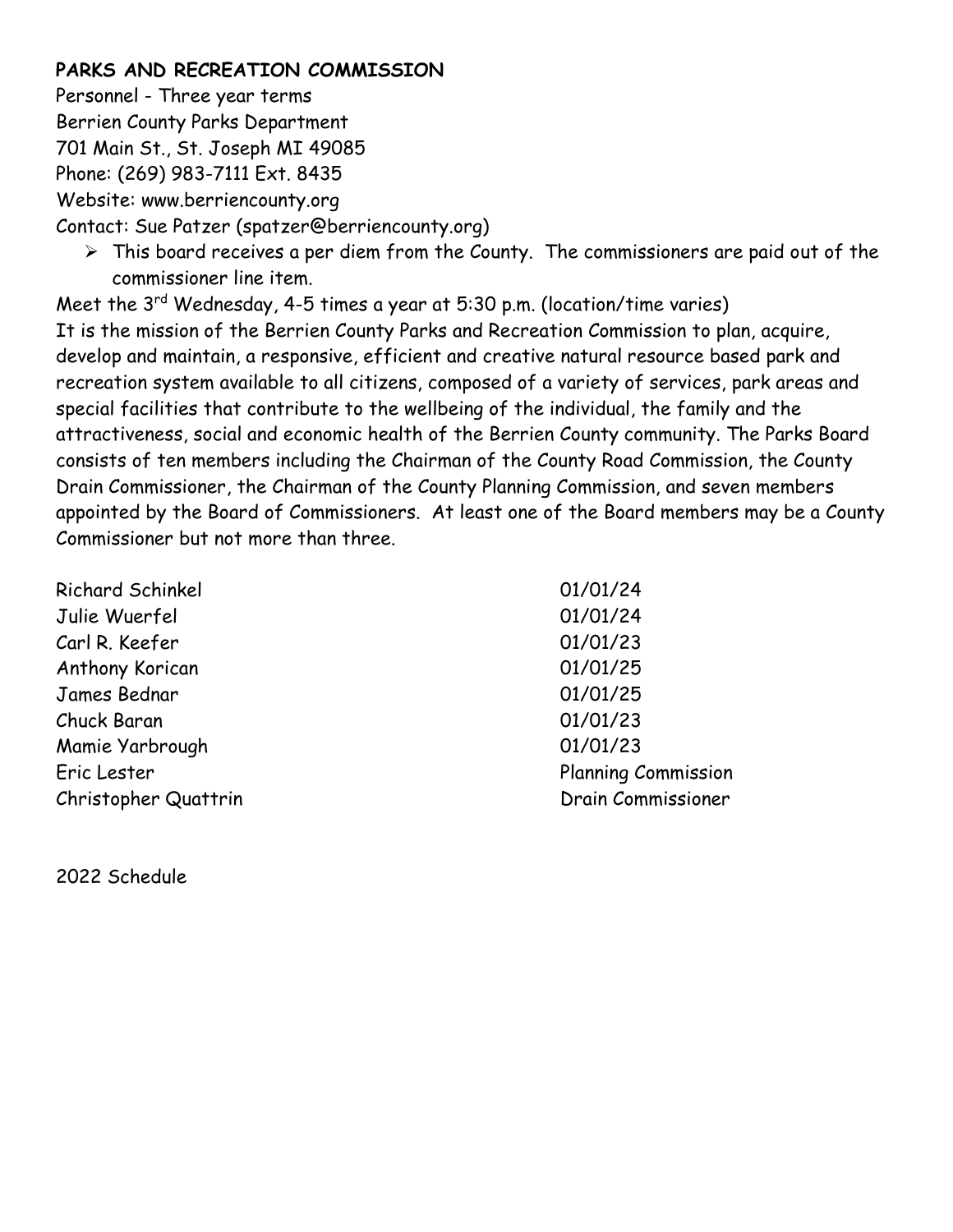#### **PLANNING COMMISSION**

Finance - Three year terms

Berrien County Community Development Department

701 Main St., St. Joseph, MI 49085

Phone: (269) 983-7111 Ext. 8617

Contact: Katie Montoya (cmontoya@berriencounty.org)

 $\triangleright$  This board receives a per diem from the county. The commissioners are paid out of the commissioner line item.

Meet the 2<sup>nd</sup> Tuesday monthly at 2:30 p.m. at the Administration Center in the BOC Room. The Planning Commission shall consist of up to 11 members individually representing important segments of economic, governmental, educational, and social life development of the county. A majority shall not hold any other office. Up to three members of the Board of Commissioners are allowed. The Planning Commission has no actual zoning or land use planning authority, rather its role is advisory.

The Planning Commission has four basic functions:

- 1. To draft the County's Master Plan every five years.
- 2. To review and comment on local community Master Plans (in order to ensure land use consistency between neighboring communities).
- 3. To review amendments to local zoning ordinances.
- 4. To review rezoning actions of local communities.

| 12/31/24                  |
|---------------------------|
| 12/31/24                  |
| 12/31/24                  |
| 12/31/23                  |
| 12/31/23                  |
| 12/31/24                  |
| 12/31/22                  |
| 12/31/22                  |
| 12/31/23                  |
| 12/31/22                  |
| 12/31/23                  |
| <b>Drain Commissioner</b> |
|                           |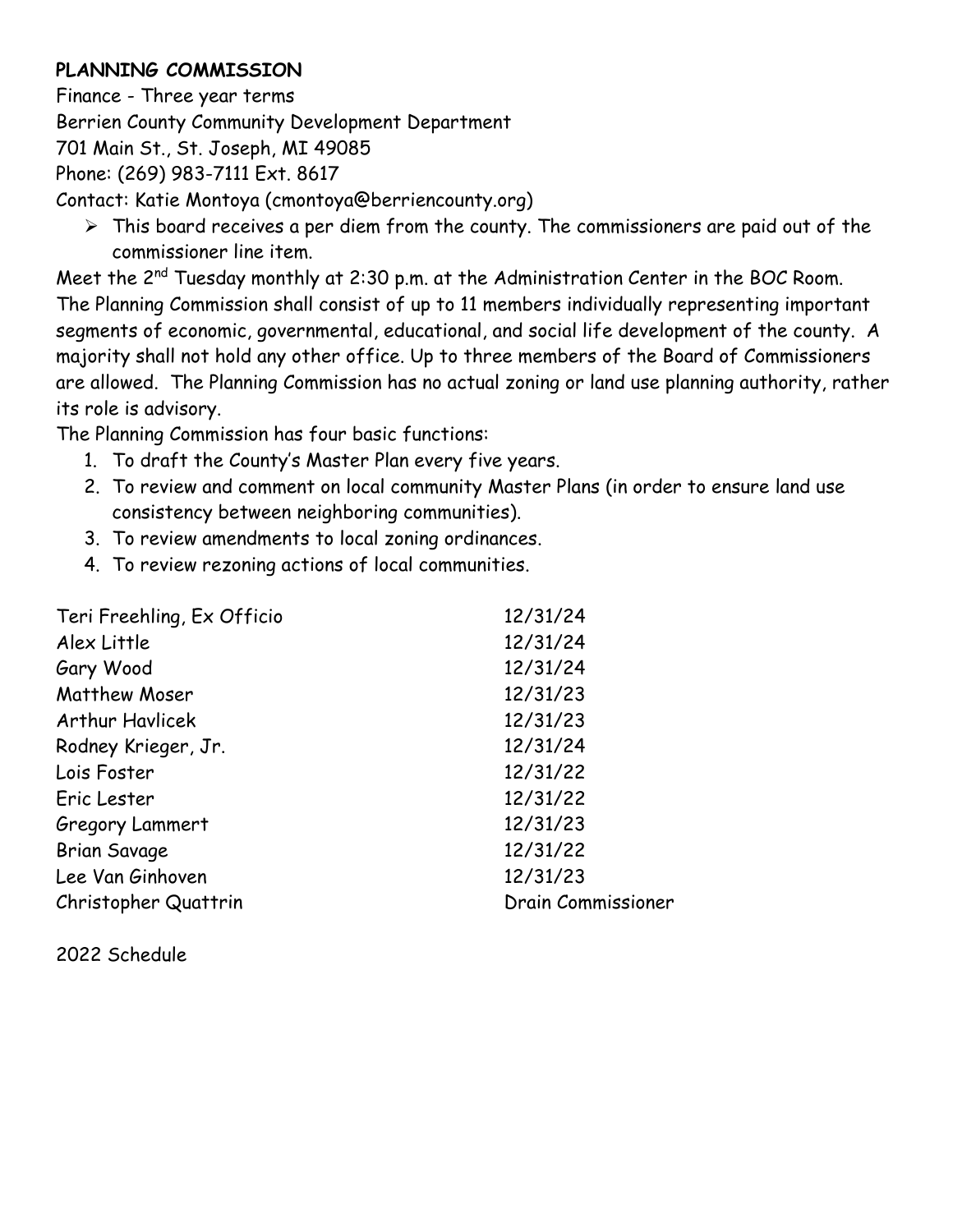#### **PUBLIC TRANSPORTATION LOCAL ADVISORY COUNCIL (LAC)**

Finance - Three year terms Berrien County Community Development Department 701 Main St., St. Joseph, MI 49085 Phone: (269) 983-7111 Ext. 8350 Contact: Evan Smith (esmith1@berriencounty.org)  $\triangleright$  This board does not receive a per diem. Meetings are four times a year in January, April, July and October at 10:00 a.m. at the Administration Center, Conference Room 4B. The role of the Advisory Council is to review transportation services provided by Berrien County and advise staff on the provision of those services. State statute determines that the Advisory Council is made up of a senior member (65 years of age or older), a senior agency representative, a physically handicapped member, (2) agency representing the disabled, a human service agency representative, and a citizen.

| Francelyn Maynard, Senior Agency (AAA)             | 01/01/25 |
|----------------------------------------------------|----------|
| Vacant, Disability Agency (Gateway)                | 01/01/22 |
| Cindy Gray, Disability Agency (Disability Network) | 01/01/25 |
| Hanna Lei-Sam, Dept. of Human Services             | 01/01/25 |
| Benjamin Shoemaker, Disability Advocate            | 01/01/24 |
| Jackie Shuey, General Public                       | 01/01/24 |
| Mark Johnson, Senior Citizen                       | 01/01/24 |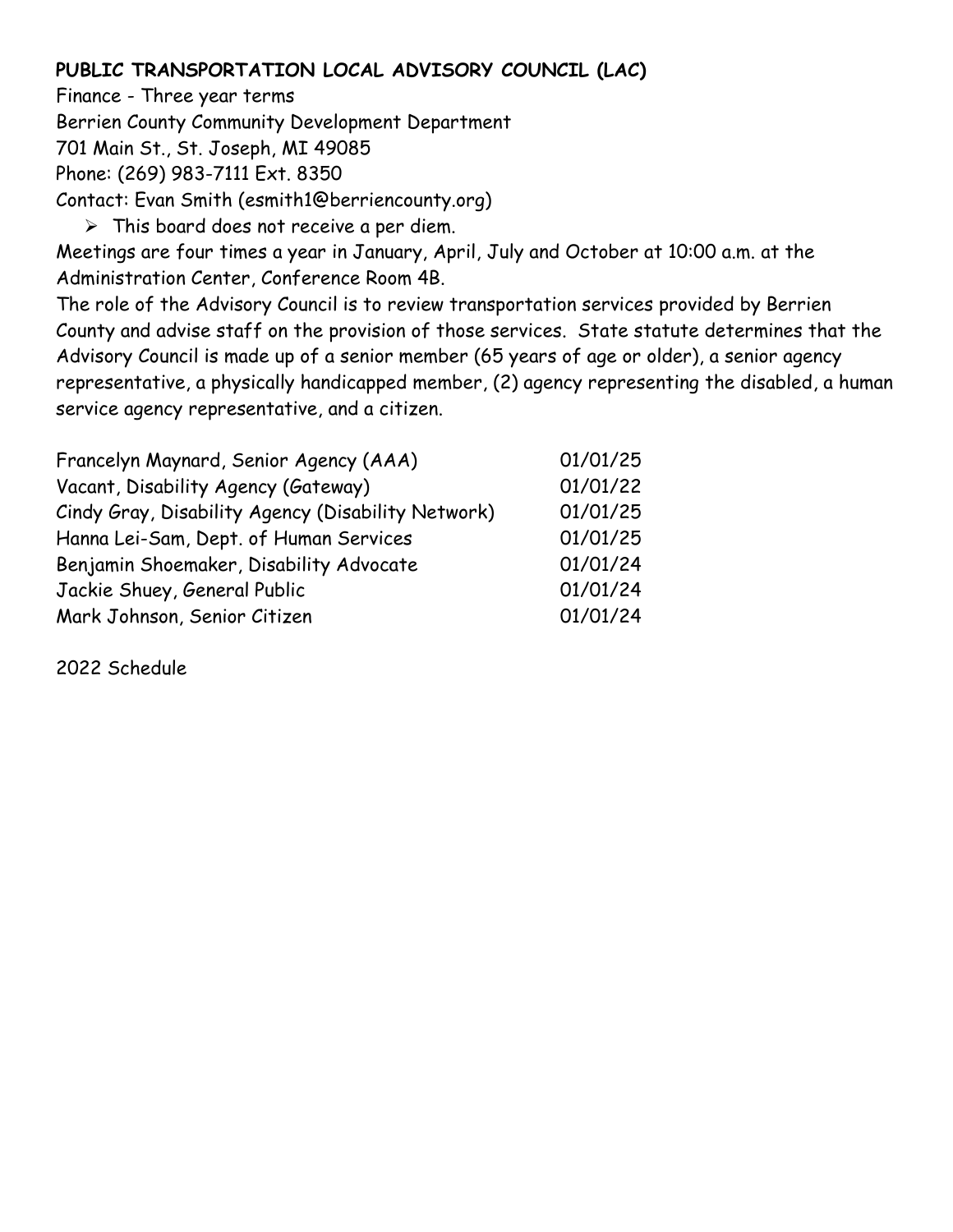#### **PUBLIC WORKS**

Finance - Three year terms Berrien County Community Development Department 701 Main St., St. Joseph, MI 49085 Phone: (269) 983-7111 Ext. 8788 Contact: Jennifer Arent (jarent@berriencounty.org)

 $\triangleright$  This board receives a per diem from the county. The commissioners are paid out of the commissioner line item.

Meet the 4<sup>th</sup> Wednesday of each month at 9:30 a.m. at the Administration Center - Room 4C. The primary purpose of the Board of Public Works is to provide assistance in financing the municipal water, sewer and storm systems within the County. Membership consists of the Drain Commissioner in addition to  $4,6$ , or 8 other members. Members of the County Board may be appointed.

| Joshua Caithaml                      | 12/31/24 |
|--------------------------------------|----------|
| Peter Colovos                        | 12/31/23 |
| Daniel Stanage                       | 12/31/24 |
| Don Meeks, Board Liaison, Ex Officio | 12/31/22 |
| <b>Bill Smith</b>                    | 12/31/24 |
| Rachel Bernard                       | 12/31/24 |
| Matt Kolcz                           | 12/31/23 |
|                                      |          |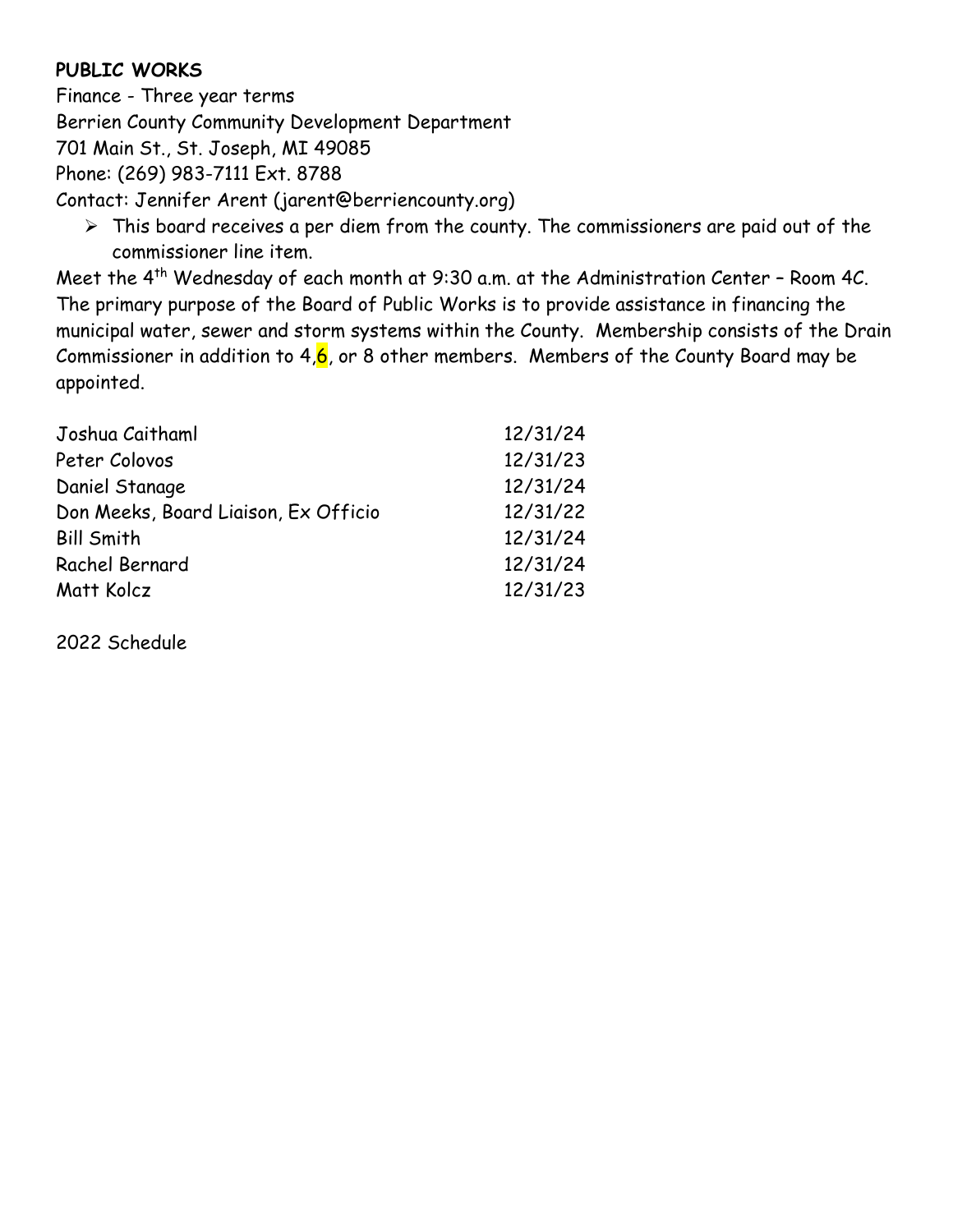#### **SOLDIERS AND SAILORS RELIEF FUND COMMITTEE**

Personnel - Three year terms Berrien County Veterans Affairs 701 Main St., St. Joseph, MI 49085 Contact: Lee Lull (llull@berriencounty.org, ext. 8118) Meetings are held as needed.  $\triangleright$  The committee does not receive a per diem.

The purpose of the Soldiers and Sailors Relief Fund Committee is to maintain and administer the Soldiers and Sailors Relief Fund and to consider applications for emergency grants.

Dan Stice\*\* 12/31/2022

Lee Lull Administrator Roddy Glenn 01/07/2025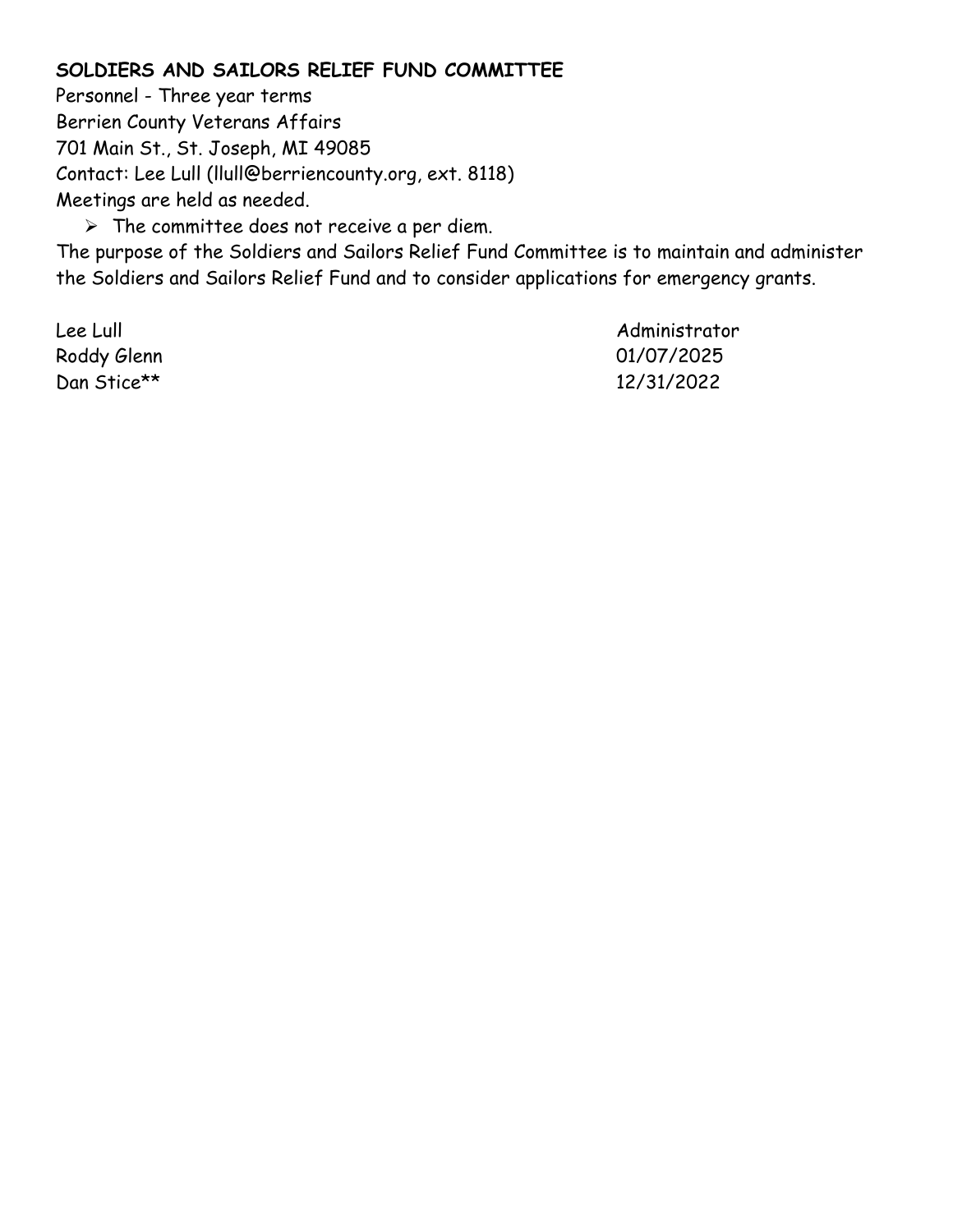#### **SOLID WASTE PLANNING COMMITTEE**

Finance - Two year terms

Berrien County Community Development Department

701 Main St., St. Joseph, MI 49085

Phone: (269) 983-7111, Ext. 8257

Contact: Katie Montoya (cmontoya@berriencounty.org)

 $\triangleright$  This board receives a per diem from the county. The commissioner is paid out of the commissioner line item.

\*\*Meetings are convened as necessary.

### All terms expire **10/31/21- On Hold**

The general purpose of the Solid Waste Planning Committee shall be to assist in the preparation of the County Solid Waste Management Plan by providing advice and consultation. There will be 14 members on the committee to consist of: 4 from solid waste management industry; 2 from environmental interest groups; 1 from County government; 1 from township government; 1 from city government; 1 from regional solid waste planning agency; 1 from industrial waste generators; and 3 from the general public.

Daniel Batts, Solid Waste Mgmt Industry Vacant, City Government Vacant, Township Government Ezra Scott, Commissioner Paul Pantaleo, Regional S.W. MI Plan Agency (SWMPC) Vacant, Solid Waste Mgmt Industry Jim Spencer, Solid Waste Mgmt Industry – Landfill (??) Henry Valkema, Solid Waste Mgmt Industry - Hauler Vacant, Industrial Waste Generator Vacant, General Public (Matthew Moser not interested in being re-appointed) David Masiokas, General Public Joan Brown, General Public Bette Pierman, Environmental Interest Group Emily Heenan, Environmental Interest Group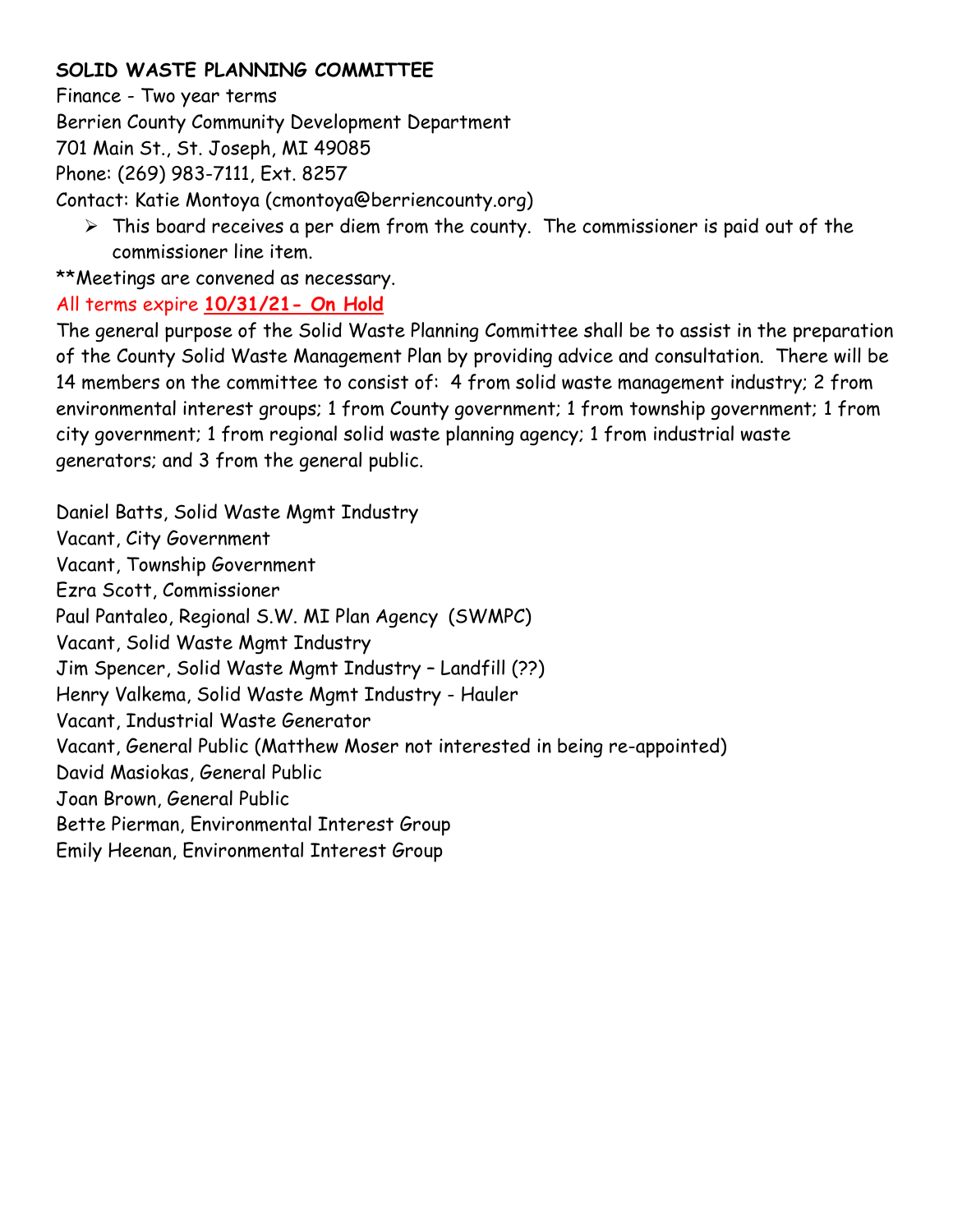#### **SOUTHWEST MICHIGAN PLANNING COMMISSION**

Personnel - Two year terms (elected/even years – non-elected/odd years) 185 E. Main St., Suite 701, Benton Harbor, MI 49022-4440 Phone: (269) 925-1137 Fax: (269) 925-0288 Website: www.swmpc.org Contact: John Egelhaaf, Executive Director, Ext. 1512 (egelhaafj@swmpc.org)

- Maria Vettraino (vettrainom@swmpc.org)
- $\triangleright$  This Board pays a per diem to those that do not receive one from their municipality. Our commissioners are paid out of the commissioner line item.

Meet the 3<sup>rd</sup> Tuesday bi-monthly beginning in February at 9:30 a.m. Location varies – 2022 Meetings will be at the Cass County Road Commission.

The Southwest Michigan Planning Commission (SWMPC) is a regional planning organization established to cooperatively address issues and develop plans or policies that affect Berrien, Cass, and Van Buren Counties. The SWMC primarily, is a federally-designated transportation planning agency, regional economic development planning district and MDOT-sponsored rideshare coordination office. The SWMC also provides technical or management assistance to local units of government in areas of grant writing, grant administration, recreation planning, Census information, and traffic studies. The Commission is made up of county commissioners (Berrien gets 4 membership seats), city and township representatives, and appointed citizens representing the three counties. Those 12 appointed by Berrien County are as follows:

| Yemi Akinwale, Citizen                      | 12/31/23 |
|---------------------------------------------|----------|
| Dick Stauffer, Elected                      | 12/31/22 |
| Jim Stover, Elected                         | 12/31/22 |
| Richard Remus, Citizen                      | 12/31/23 |
| Gary Wood, Planning Commission              | 12/31/23 |
| Don Meeks, Elected County Commissioner      | 12/31/22 |
| Teri Freehling, Elected County Commissioner | 12/31/22 |
| Jim Curran, Elected County Commissioner     | 12/31/22 |
| Kristen Gunderson, Citizen                  | 12/31/23 |
| Vacancy (Payne)                             | 12/31/22 |
| Paul Pantaleo, Citizen                      | 12/31/23 |
| Dan Fette, Citizen                          | 12/31/23 |

2022 Schedule: February 15 April 19 June 21 August 16 October 18 December 20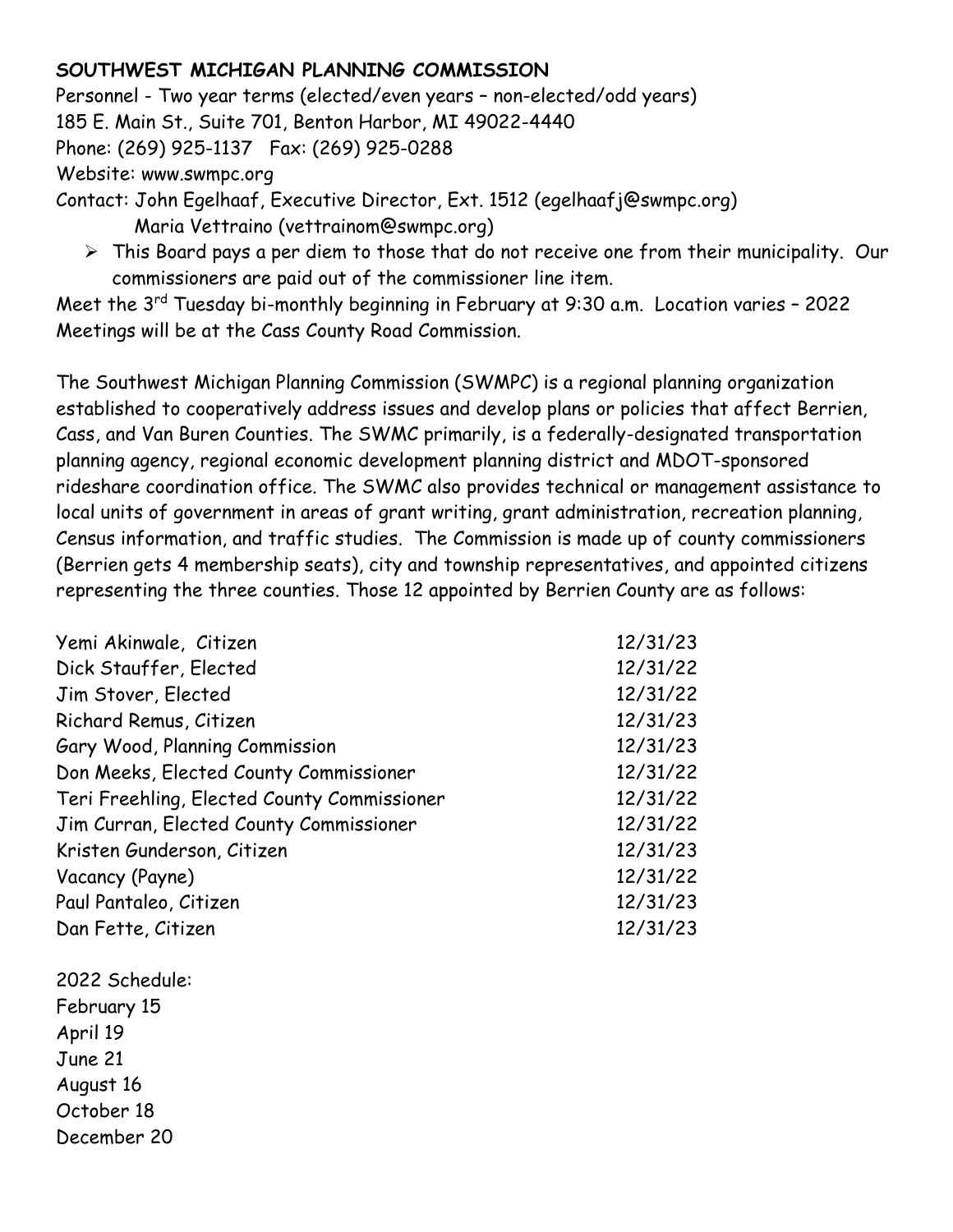#### **TRUST INVESTMENT ADVISORY COMMITTEE (Meets with Finance Committee)**

Finance - Three year terms Berrien County Administration 701 Main St., St. Joseph, MI 49085 Phone: (269) 983-7111, ext. 8095

Contact: Annette Christie (akrieger@berriencounty.org)

 $\triangleright$  This committee receives a per diem and mileage from Berrien County. The Commissioners that sit on the committee submit it through their per diem sheet.

Meetings are held on the 4<sup>th</sup> Thursday of the month at noon in the Berrien County BOC Room at the Administration Center.

The Trust Investment Advisory Committee established in 2012. Its membership includes three citizens that have the technical knowledge and experience to advise the Berrien County Finance Committee (Berrien County Amended Retirement Board) on the performance of investments,

consultants, and managers of the Berrien County Employee Retirement Plan in order to maximize growth. The committee may be made up of at least four, not more than six including the

Finance Committee Chairperson. Pension Investment Firm: Russell Investments. Actuary: Gabriel Roeder. The Road Department and Riverwood

| Robert Cultice   | 06/07/22 |
|------------------|----------|
| James Roberts    | 06/07/23 |
| Joseph Wasserman | 06/07/24 |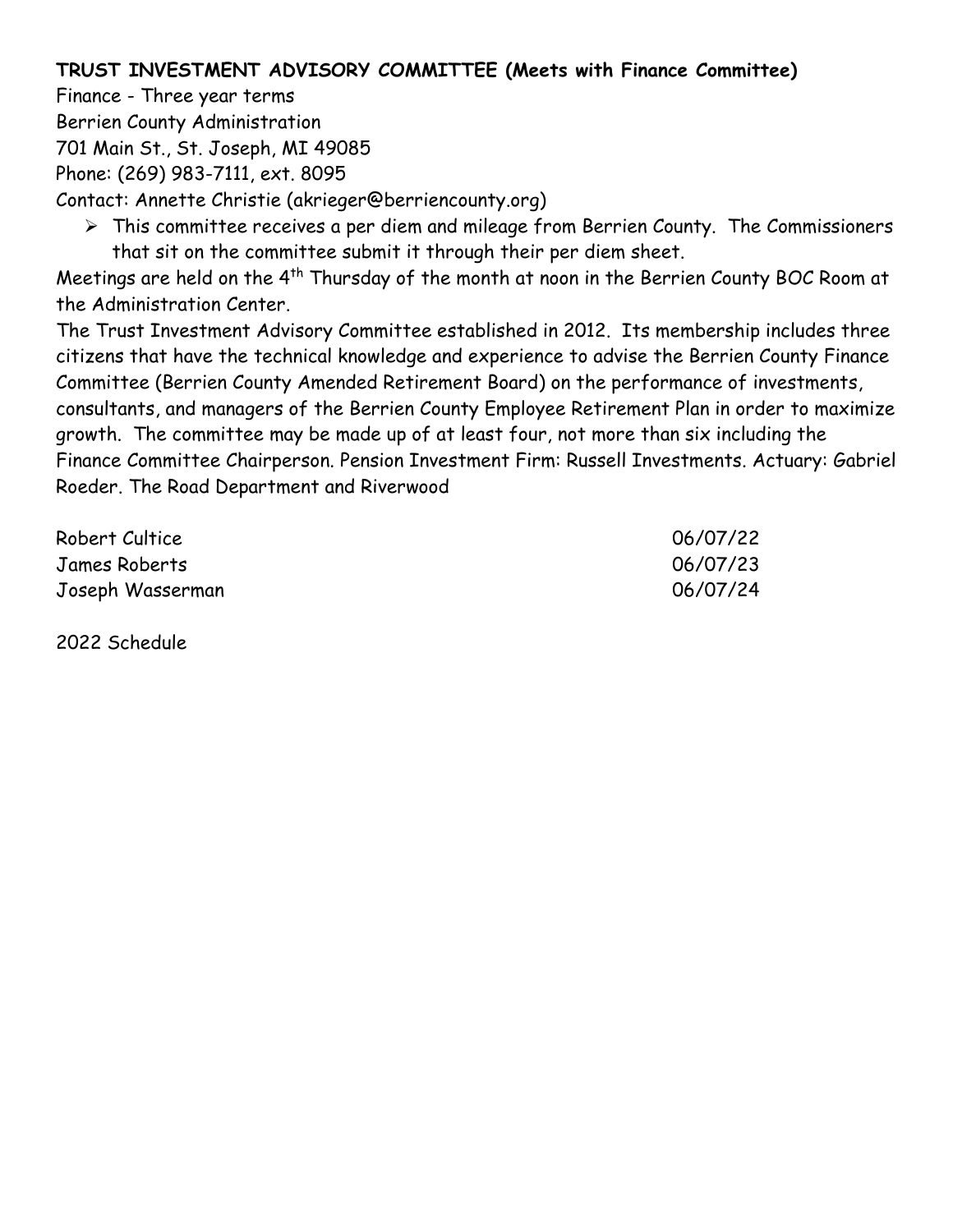#### **WORKFORCE DEVELOPMENT BOARD (Michigan Works!) (Kinexus)**

Personnel - Three year terms

499 W. Main St., Benton Harbor, MI 49022

Phone: (269) 927-1064

Website: [www.miworks.org](http://www.miworks.org/)

Contact: Paula Polaskey, Executive Assistant [\(paulao@kinexus.org\)](mailto:paulao@kinexus.org) ext. 1102

Meet 1<sup>st</sup> Friday bi-monthly (location varies) (Feb-Apr-June-Aug-Oct-Dec) at 8:00 a.m.

 $\triangleright$  This board does not pay a per diem. Our commissioners are paid out of the commissioner line item for every meeting they attend including sub-committees they are appointed to by Michigan Works.

The Workforce Development Board is a partnership between private and public sectors and County Commissioners. It establishes policies for federal and state grants administered by Michigan Works and also provides leadership in a collaborative effort to promote a world class workforce to meet the needs of area employers and to promote the creation of quality jobs for workers and communities in Southwestern Michigan. Private sector representatives shall be selected from among individuals nominated by general-purpose business organizations (i.e., Chamber of Commerce), after the organizations consult with and receive recommendations, from other business organizations in the Michigan Works area. The Chief Elected Official Board is made up of chief elected officials from Berrien, Cass, and Van Buren Counties. Each county is to designate two members. The board is made up of 19 members, 10 representatives from the private sector and 9 members to include (1) economic development rep.; (1) Michigan Rehabilitation Services rep.; (1) Family Independence rep; (1) community-based organization rep.; (1) labor rep.; (1)Employment Service agency rep.; and (2) education reps. Those appointed by Berrien County are as follows:

| Vail Harding, Private Sector                | 12/31/24 |
|---------------------------------------------|----------|
| Kathy Valdes, Public Sector                 | 12/31/24 |
| Brady Cohen, Private Sector                 | 12/31/23 |
| Trevor Kubatzke, Educational Advisory Group | 12/31/22 |
| Mamie L. Yarbrough (C.E.O.B.)               | 12/31/22 |
| Don Meeks (C.E.O.B.)                        | 12/31/22 |
| Rick Dyer, Private Sector                   | 12/31/23 |
| Paul Konopacki, Private Sector              | 12/31/22 |
| John Janick, Public Sector                  | 12/31/24 |
| Robert Kara, Public Sector                  | 12/31/22 |
| David Colp, Private Sector                  | 12/31/23 |
| Steve Jackson, Public Sector                | 12/31/24 |
|                                             |          |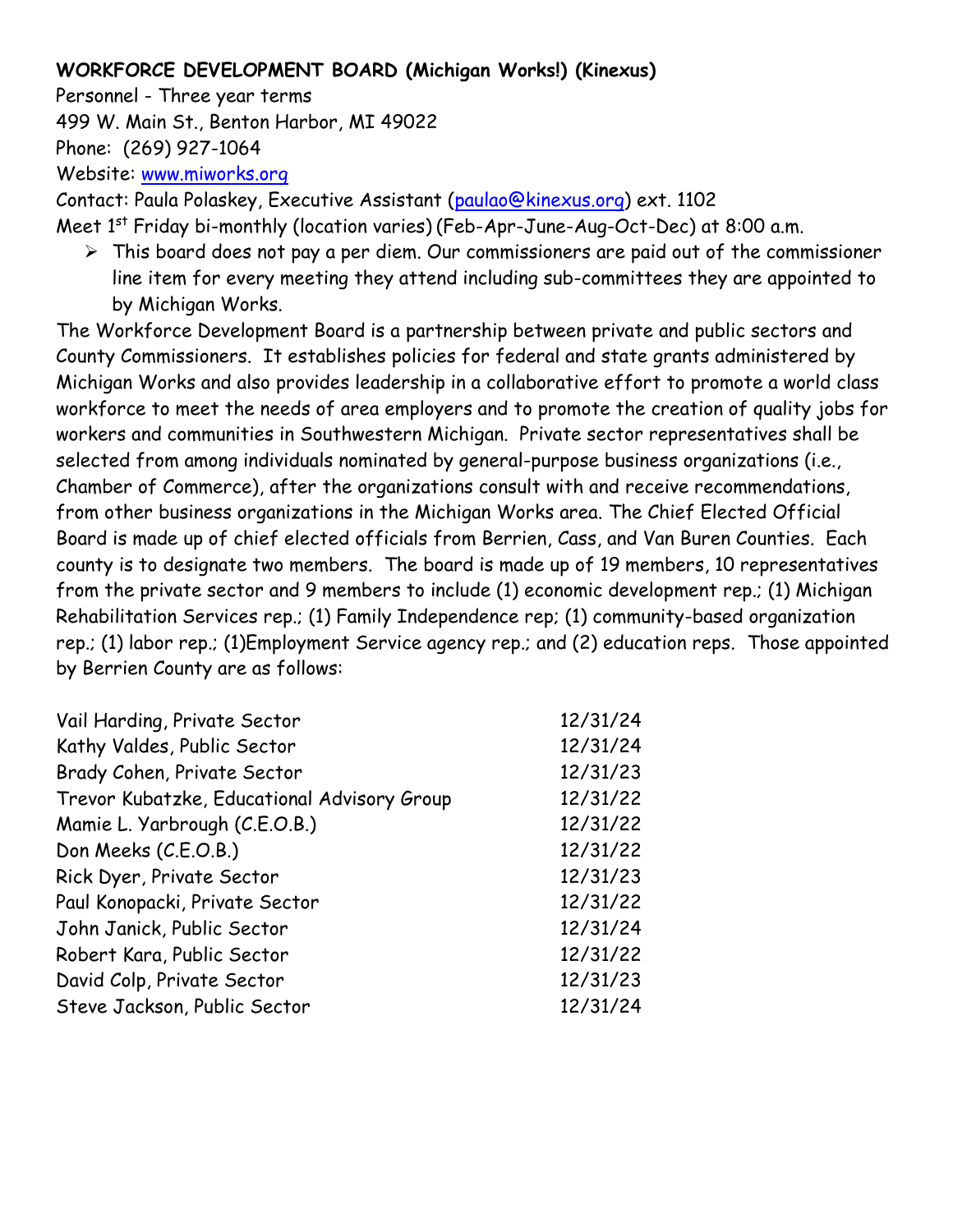#### **WORKFORCE DEVELOPMENT BOARD (Michigan Works!) (Kinexus) Page 2**

Three year terms 499 W. Main St., Benton Harbor, MI 49022 Phone: (269) 927-1064, X1102 Website: [www.miworks.org](http://www.miworks.org/) Contact: Paula Polaskey, Executive Assistant [\(paulao@kinexus.org\)](mailto:paulao@kinexus.org) ext. 1102

2022 Schedule

**Committee Meetings are held at the Benton Harbor Service Center, Training Center, Anchor Room, 499 W. Main St.**

Impact Committee 9:00 a.m. – Isle Royale Conference Room

Investment Committee 8:00 a.m. – Isle Royale Conference Room

MICHIGAN WORKS IMPROVEMENT COMMITTEE - Yarbrough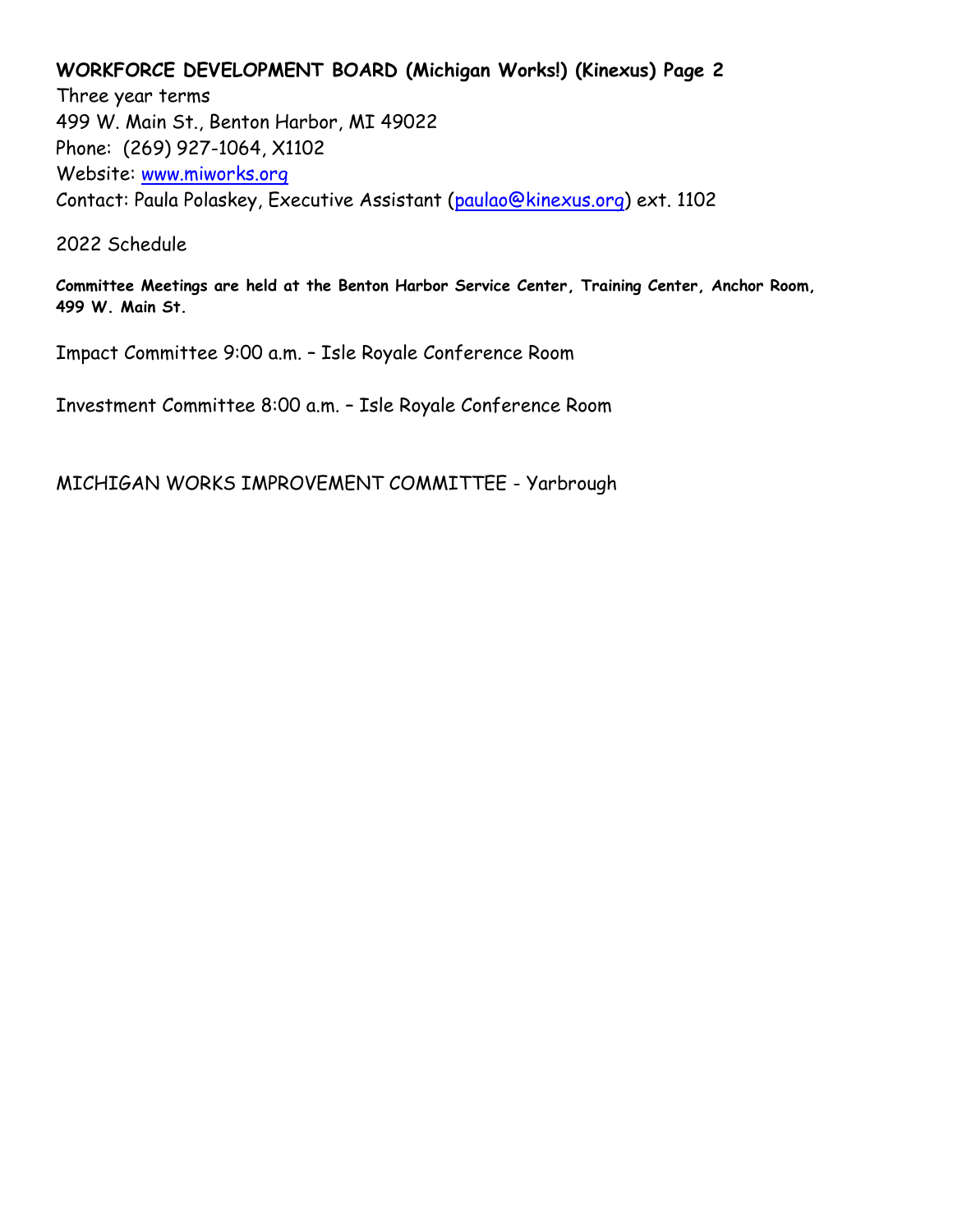#### **9-1-1 ADVISORY BOARD**

Administration - Three year terms Berrien County Administration 701 Main St., St. Joe, MI 49085 Phone: (269) 983-7111, ext. 8258 Contact: Caitlin Sampsell (csampsell@berriencounty.org) Regular Meeting: Wednesday (not set schedule – 9:30 a.m. at 2100 Complex) To promote the continued operation of the 911 Emergency System, to promote public awareness, to assist County Public Service Access Points (PSAP's) in providing service to their recipients and to assist the Berrien County Board of Commissioners by giving advice and making suggestions with respect to the operation of the 911 Emergency System. Membership consists of representation from (up to 3) Board of Commissioners, (1) Sheriff's Department, (1) Benton Harbor City, (1) St. Joe City, (1) Benton Charter Township, (1) Niles City, (1) Niles State Police, (1) Niles-Buchanan Emergency Service Council, (2) Berrien County Firefighter's Association, (1) Michigan State Police, (2) Berrien County Medical Control Authority, (1) Berrien County Township Association, (1) Berrien County Police Services Council, (1) Berrien County Information Systems Department, and (4) residents of Berrien County. Membership shall not exceed 23 members and no representative shall serve in more than one category.

| Audrey Lester, Citizen                                 | 12/31/24 |
|--------------------------------------------------------|----------|
| Dan Unruh, Police Serv. Council                        | 12/31/22 |
| Vacant / (Stormont), Citizen                           | 12/31/22 |
| Jim Millin/Kevin Kosten, Niles City                    | 12/31/22 |
| Dave Vollrath, Commissioner                            | 12/31/22 |
| Paul Bailey/Chuck Heit, Sheriff's Dept.                | 12/31/22 |
| Michael Davidson, Fire Chiefs Association              | 12/31/24 |
| Chris Swihart, Information Systems Director            | 12/31/24 |
| First Lt. Ryan Schoonveld, Michigan State Police       | 12/31/24 |
| Lt. Jeremy Carlisle, Michigan State Police (Alternate) | 12/31/24 |
| Jack Fisher/Kim Jefferies, Medical Control Authority   | 12/31/23 |
| Jim Curran, Commissioner                               | 12/31/23 |
| Bruce Stover/Rich Knuth, Firefighters                  | 12/31/23 |
| Marvin Pschigoda, Citizen                              | 12/31/23 |
| Ted Post, Citizen                                      | 12/31/23 |
| Caitlin Sampsell, County PSAP                          | 12/31/24 |
| Todd Taylor, Police Services Council                   | 12/31/24 |
| Dave Chandler, Michigan Twp. Assoc.                    | 12/31/22 |
| Vacant, Medical Control Authority                      | 12/31/23 |

2022 Meeting Schedule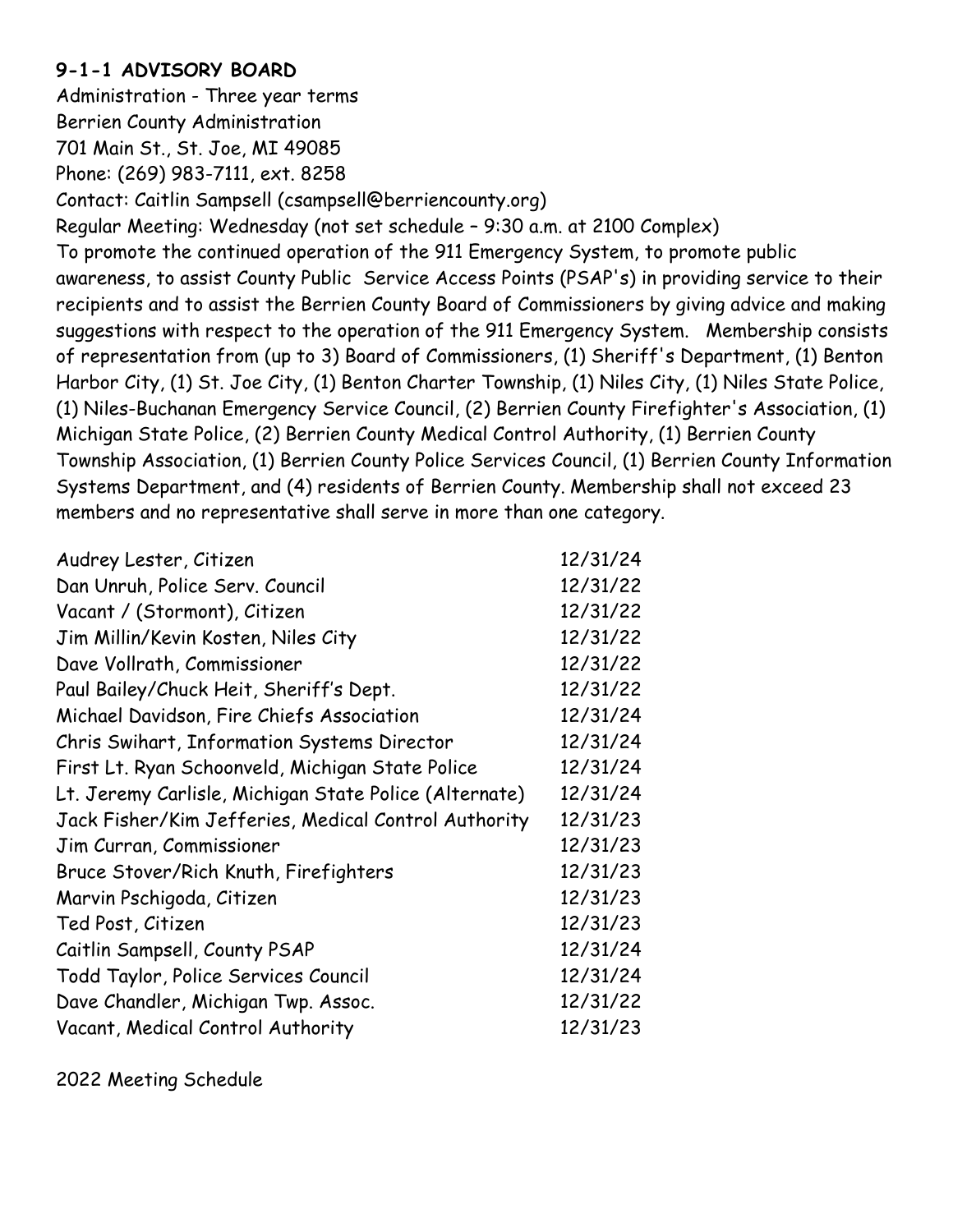# **Boards that are not appointed by the Board of Commissioners**

# **But that we have representation on**

#### **911 Quality Assurance Committee (sub-committee 911)**

9:30 a.m. at the 2100 Empire Building Berrien County 911 2100 E. Empire Benton Harbor, MI 49022

Dave Vollrath Jim Curran

2022 Schedule

#### **AREA AGENCY ON AGING, INC. (Region IV)**

Two year terms

2900 Lakeview Avenue, St. Joseph, MI

Phone: (269) 983-0177 Fax: (269) 983-4028

Website: www.areaagencyonaging.org

Contact: Tracy Manning (tracymanning@areaagencyonaging.org)

Meet the 3<sup>rd</sup> Monday of each month at 9:30 a.m. with the exception of July and December.

Their annual meeting is held in November/December

Location of meetings: 2900 Lakeview Ave., St. Joe, MI

 $\triangleright$  This board does not receive a per diem, some do receive mileage if requested. The County pays its Commissioner a per diem to attend.

The purpose of the Area Agency on Aging is to be the regional planning and coordinating agency for aging services in Region IV (Berrien, Cass, and Van Buren Counties). This agency has the authority to receive and distribute federal funds for programs, developing contracts with local and private agencies that serve seniors. Each County shall appoint members with Berrien having 4, Cass has 2, and Van Buren has 3. Each County has one alternate.

| David Vollrath                    | 12/31/22 |
|-----------------------------------|----------|
| Vacancy, Berrien County Alternate | 12/31/22 |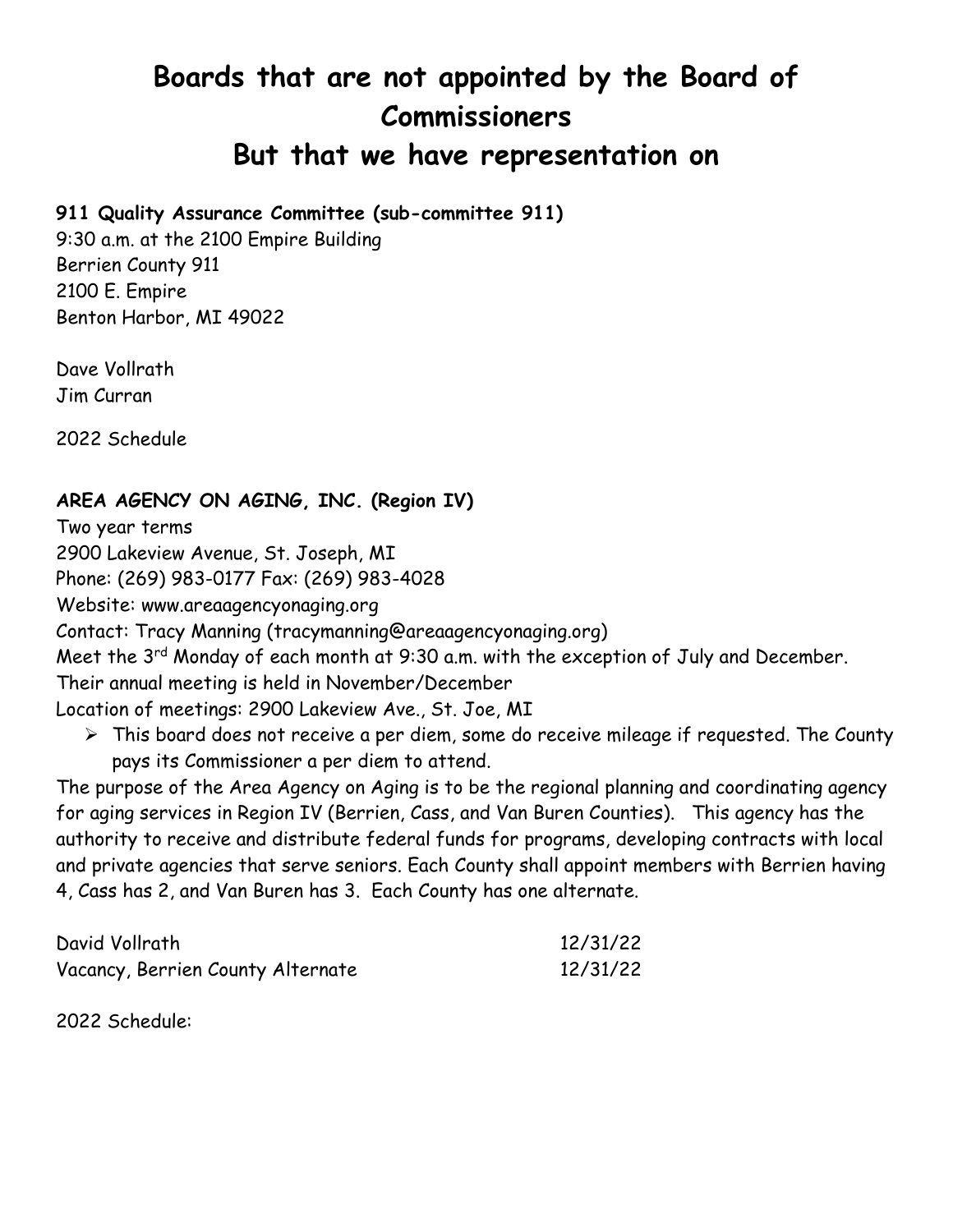#### **CEO MEETING**

Held in various venues – hosted by Cornerstone Alliance Meetings: Held 2nd Friday of the month. R. McKinley Elliott (or whomever the Chairperson is)

#### **CORNERSTONE ALLIANCE BOARD**

Held in various venues R. McKinley Elliott (or whomever the Chairperson is)

#### **DISASTER PLANNING COMMITTEE (sub-committee LEPC)**

Berrien County Sheriff Department, Emergency Management Division 2100 Complex 2100 E. Empire, Benton Harbor, MI 49022 Phone (269) 983-7111, ext. 7216

 $\triangleright$  This board does not receive a per diem. Our commissioners are paid a per diem out of the commissioners' line item.

The Berrien County Disaster Planning Committee was formed in February of 2003 to bring together the many disciplines that respond to emergency or disaster situations and share ideas on how to work together. The main purpose of the committee is to educated people on the Berrien County Emergency Plan and what is needed to make the plan work. The Disaster Committee has six sub-committees that focus on certain aspects of emergency response: mitigation/resources, administrative, exercise/training, communications/911/Dispatch, public information and animals/agriculture. Membership currently stands at 70 members. David Vollrath Commissioner Jim Curran Commissioner

Bob Harrison Commissioner

#### **HEALTH BOARD PREP MEETING**

Board prep meetings are held two Fridays prior to the board meeting at 8:00 am 2149 E. Napier Ave. Benton Harbor, MI 49022

Robert P. Harrison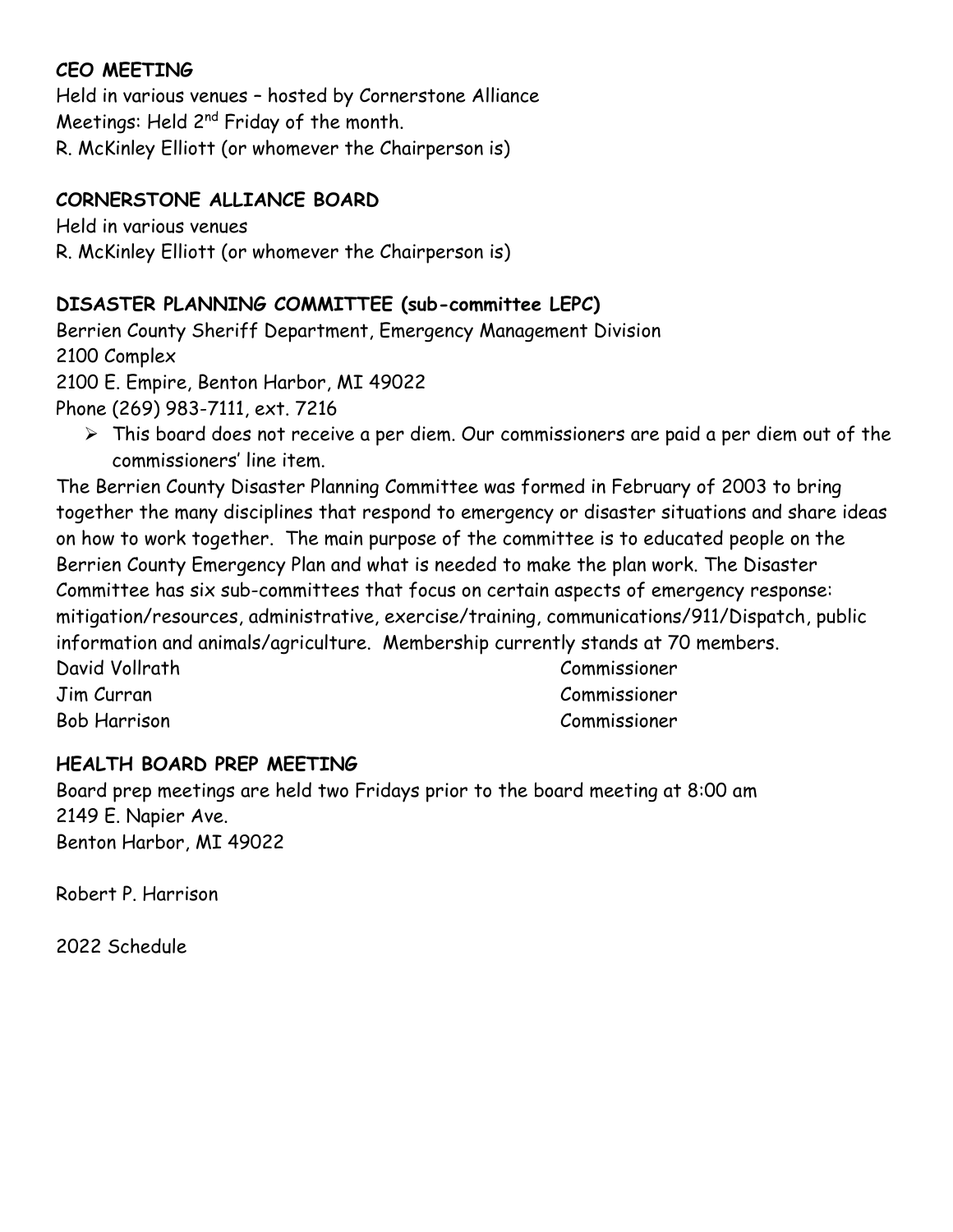#### **HEALTH DEPT. WELL & SEPTIC REVIEW BOARD**

2149 E. Napier Ave. Benton Harbor, MI 49022

Ezra Scott

#### **BERRIEN COUNTY HUMAN SERVICES COUNCIL**

Meet the  $1<sup>st</sup>$  Friday of each month. Contact Person: Ric Compton at Mental Health Authority [Ric.compton@riverwoodcenter.org](mailto:Ric.compton@riverwoodcenter.org)

The Council purpose is to promote the highest quality and most effective services for the people of Berrien County by fostering inter-agency collaboration for the development and implementation of needed human services. Membership consists of one person from each of the following areas: Board of Commissioners; Department of Human Services; Public Health; Berrien RESA; Trial Court; Community Mental Health; Area Agency on Aging; Sheriff's Department; Michigan Works; Prosecutor. Additional membership includes representation from these areas: other public or private agency, organization, or association providing human services to citizens of Berrien County; consumer representative; funding source/payor representative; business/industry representative; representative of other organizations involved in enhancing the quality of life for Berrien County residents.

Robert P. Harrison 12/31/22

2022 Schedule

#### **HOUSING RESOURCE NETWORK**

Meet the 2nd Wednesday of the month, 9:00 a.m., Location varies HRN Contact Email: berrienhrn@gmail.com HRN Coordinator: Bob Argue (eitc.argue@gmail.com) HRN Chair: Constance Adams [\(cadamss@emergencyshelterservices.org\)](mailto:cadamss@emergencyshelterservices.org) Berrien Contact: Katie Montoya (cmontoya@berriencounty.org)

Teri Freehling 12/31/22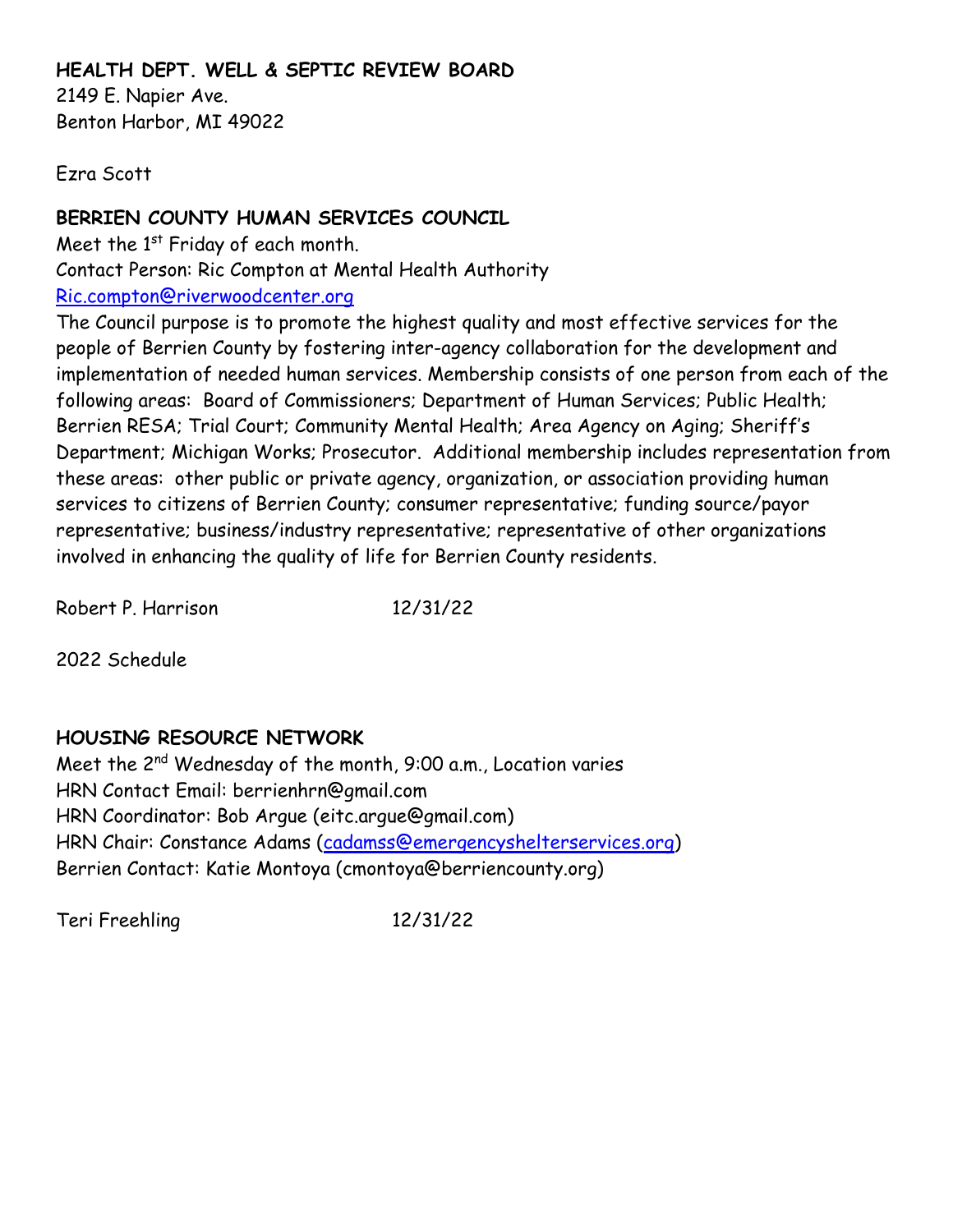### **LOCAL EMERGENCY PLANNING COMMITTEE (LEPC)**

Berrien County Sheriff Department, Emergency Management Department 2100 Complex 2100 E. Empire Benton Harbor, MI 49022 (269) 983-7111, ext. 7216

 $\triangleright$  This board does not receive a per diem. The commissioners are paid a per diem from the county out of the commissioners' line item.

Meet the 3<sup>rd</sup> Tuesday of every month at 9:00 a.m. at the County Conference Center, 2149 E. Napier Ave., Benton Harbor (except December).

The main task of the LEPC is to develop emergency response plans for extremely hazardous substances that threaten the community. Members of the LEPC may consist of elected officials, law enforcement, emergency management, fire, first aid/health, environmental organizations, hospital, transportation, broadcast/print media, community/human services groups, facility operators, organized labor, education, and agriculture. The LEPC appoints a chairperson, an information coordinator, and an emergency coordinator.

| David Vollrath      | Commissioner |
|---------------------|--------------|
| Jim Curran          | Commissioner |
| <b>Bob Harrison</b> | Commissioner |

The LEPC also has several teams (sub-committees):

Communications Team – Business Team - Special Needs Team - Public Information/Education Team - Mitigation Team - Exercise Team

| 2022 Schedule |           |
|---------------|-----------|
| January       | July      |
| February      | August    |
| March         | September |
| April         | October   |
| May           | November  |
| June          |           |

#### **MAC Committees:**

| <b>MAC General Government/Finance</b> | David Vollrath | 12/31/2022 |
|---------------------------------------|----------------|------------|
| MAC Judiciary & Public Safety         | David Vollrath | 12/31/2022 |
| MAC Health & Human Services           | Julie Wuerfel  | 12/31/2022 |
| MAC Agriculture & Tourism             | Julie Wuerfel  | 12/31/2022 |
|                                       | Rayonte Bell   | 12/31/2022 |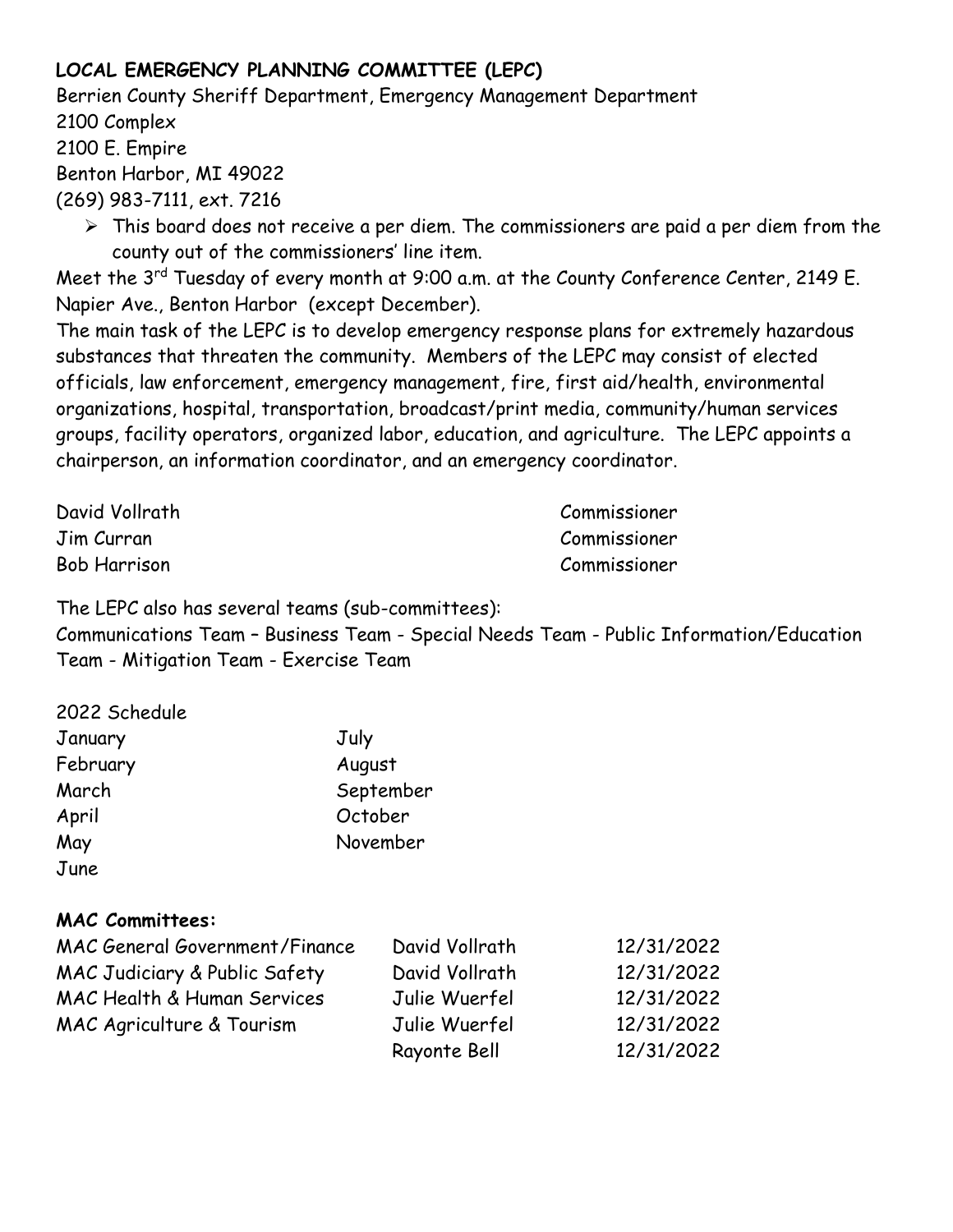#### **MSUE DISTRICT ADVISORY COUNCIL**

Two Year Term Meet Quarterly at 1:00 p.m.– location varies Contact: Julie Pioch, MSUE District 13 Coordinator (piochj@anr.msu.edu)(269-370-7878) Website: www.msue.msu.edu 219 E. Paw Paw St., Ste 201, Paw Paw, MI 49079 The role of the MSU Extension District Advisory Council is to help identify needs of residents for Extension expertise; to assist others in the community and district in making use of MSU Extension education and services; and to advocate for MSU Extension programs.

Teri Freehling 12/31/2022

#### **NILES AREA TRANSPORTATION**

Meet the  $4^{th}$  Tuesday of each month at 1:30 p.m. Meetings held at: Niles City Council Chambers (Fire Station), 1345 E. Main St., Niles Contact: Brandon Kovnat (kovnatb@swmpc.org) (269-925-1137, ext. 1524) SW Michigan Planning Commission 376 W. Main St., Suite 130, Benton Harbor 49022-3651 The Niles/Buchanan/Cass Area Transportation Study (NATS) is responsible for the development, maintenance, and updating of the Niles/Buchanan area Transportation Plan. Committee membership is made up similar to TWIN CATS only from the Niles / Buchanan area.

Michael Majerek

2022 Schedule

#### **POKAGON-NEW BUFFALO AREA LOCAL REVENUE SHARING BOARD** (PNBALRSB)

Three year terms c/o Carol Schmidt New Buffalo Township Hall 17425 Red Arrow Highway New Buffalo, MI 49117 Email: phclrsb@cityofnewbuffalo.org Another contact; Carol.222@comcast.net

 This board does receive a per diem from the Local Revenue Sharing Board Meetings are on the 2<sup>nd</sup> Tuesday of the month at 8:30 a.m. and the location rotates between New Buffalo Twp Hall and New Buffalo City Hall.

The PNBALRSB will be responsible for determining how to distribute the 2% of profits designated for municipalities that are generated from the Pokagon operated Four Winds Casino /located in New Buffalo Township. The board will is made up of five members, one from Berrien County, one from New Buffalo Township, one from New Buffalo City, one member from the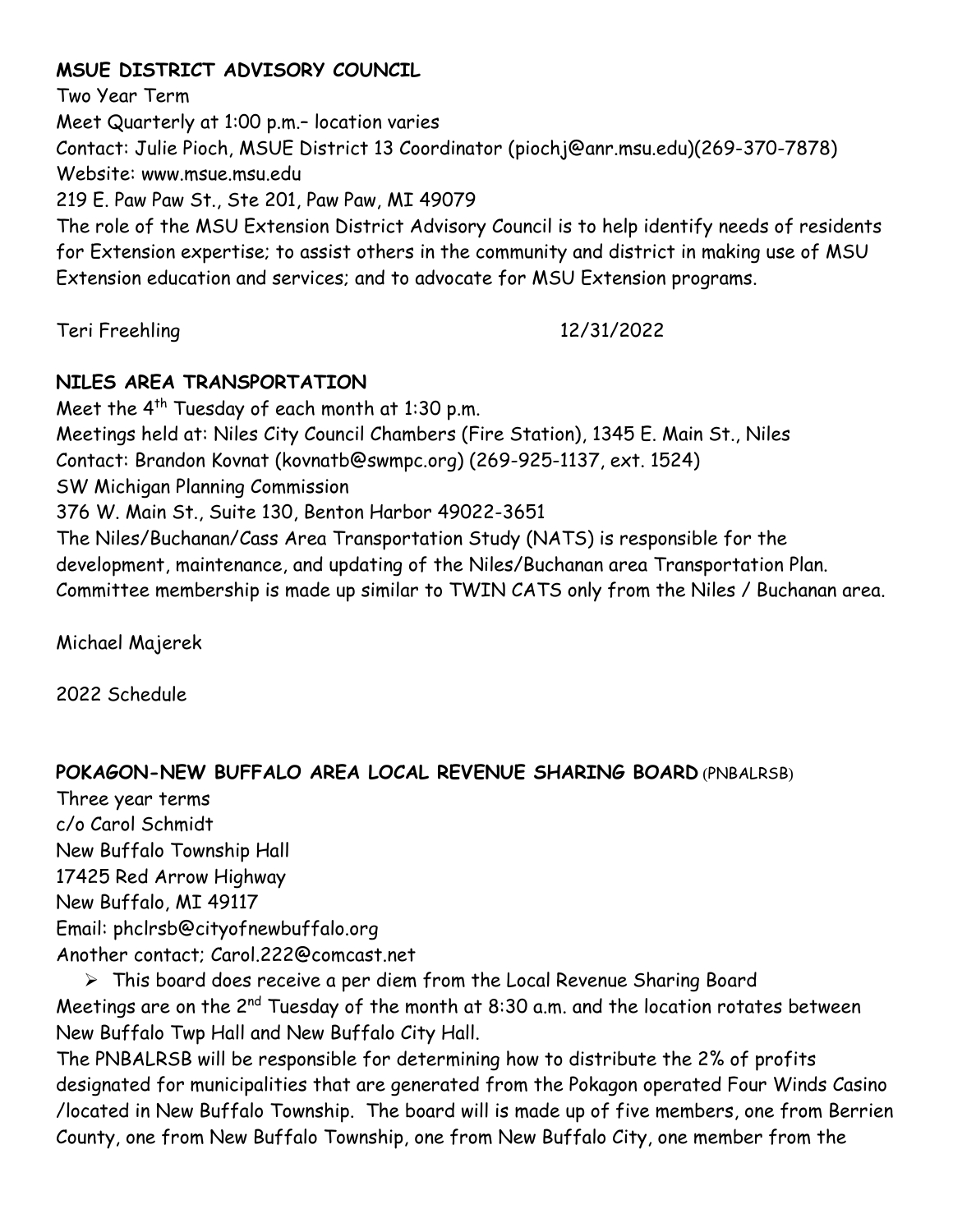Pokagon Tribe, and one other member selected among representation from Chikaming Township, Three Oaks Township, Village of Michiana, Village of Grand Beach, Village of Three Oaks, New Buffalo Area Schools, Berrien County ISD (RESA), and Lake Michigan College.

Ezra Scott, Berrien County 07/31/23 R. McKinley Elliott, Alternate to Berrien County

#### **SEWAGE APPEALS BOARD**

Health Department Meets the  $1<sup>st</sup>$  Wednesday of each month at approximately 10:30 a.m. (as needed) Meetings held at the Berrien County Health Department 2149 E. Napier Ave., Benton Harbor, MI 49022 Contact: Nick Margaritas [\(nmargaritis@bchdmi.org\)](mailto:nmargaritis@bchdmi.org) Per the Berrien County Sewage Disposal Ordinance: Where variances cannot be agreed upon between the person responsible for the premise or undeveloped property and the Health Officer does not approve of the conditions existing, the owner may submit an appeal to a board of review formed for such purposes as designed by the Berrien County Board of Health. The board shall be comprised of: 2 members at large (Appointed by the Board of Health) 1 member from the Board of Commissioners

1 member from the Board of Health

Berrien County Corporate Counsel

 This board receives a per diem and mileage paid by the Health Department. Our commissioner is paid out of the commissioner line item.

Ezra Scott

#### **SOUTHWEST MICHIGAN ALLIANCE REGION THREE COMMITTEE (SMART)**

(Formally known as Keyperson)

Administration

Contact: Dean Kapenga (dkapenga@gmail.com)

Meet bi-monthly

 $\triangleright$  The board does not pay a per diem, each commissioner is paid by their respective county. Our commissioners are paid out of the commissioner line item.

The purpose of the SMART Committee is one of unity among the fourteen counties in Region III, and sharing of information and learning from each other. The counties that make up Region III are Allegan, Barry, Berrien, Branch, Calhoun, Cass, Eaton, Ionia, Kalamazoo, Kent, Muskegon, Ottawa, St. Joseph, and Van Buren. At least one commissioner is to be appointed to SMART.

David Vollrath 12/31/22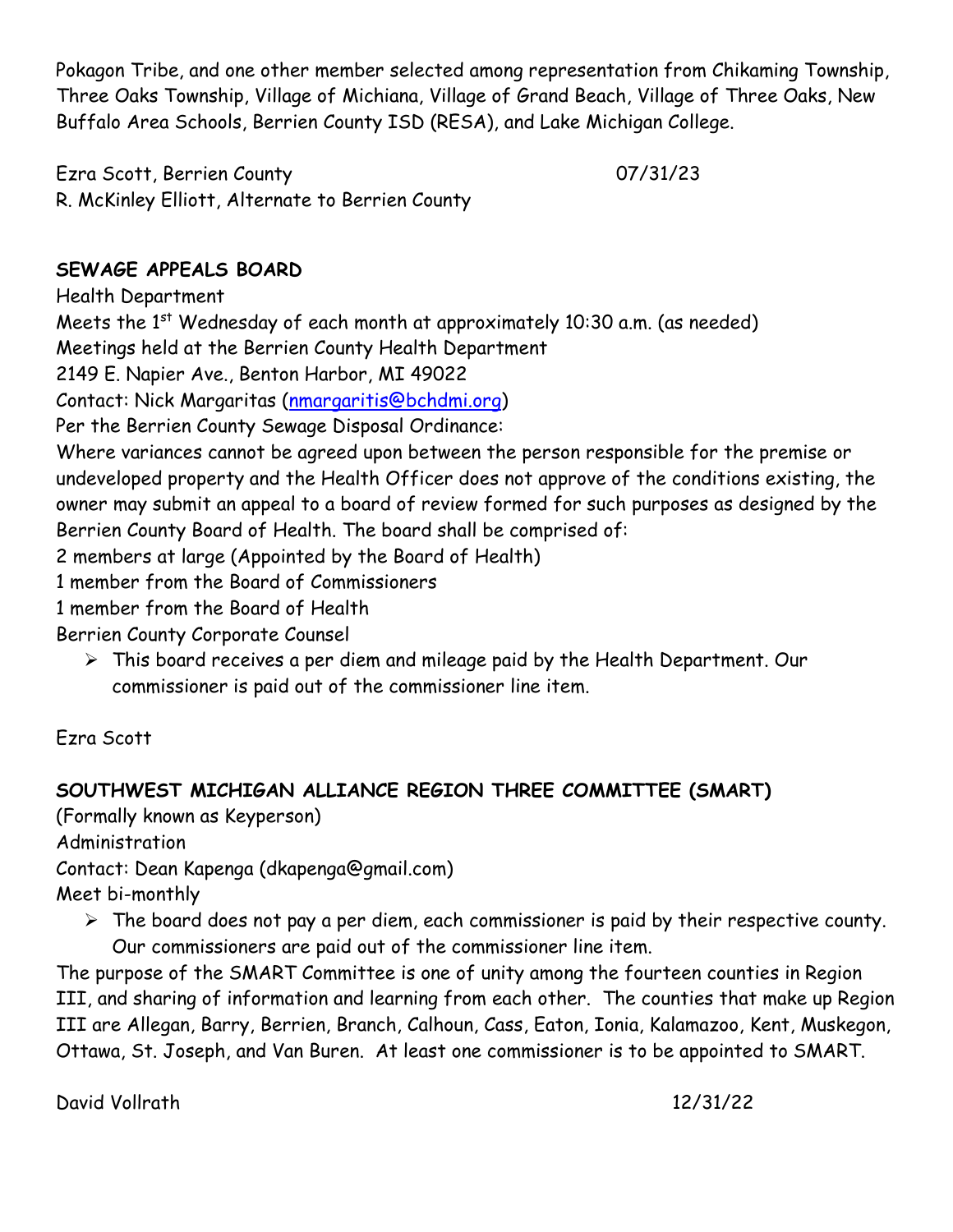#### **SOUTHWEST MICHIGAN COMMUNITY ACTION AGENCY**

Personnel

One year terms

185 E. Main St., Suite 200, Benton Harbor, MI 49022

Phone (269) 925-9077

Contact: Deb Oleneack (doleneack@smcaa.com)

Meet the 3<sup>rd</sup> Wednesday of each month at 6:00 p.m. (location varies)

 $\triangleright$  This board does not pay a per diem to those who serve. Our commissioners are paid out of the commissioner line item.

The Board of Commissioners appoints one Commissioner to serve on this board. They serve with Commissioners from Van Buren and Cass Counties to assist people in economic need. The board is made up of 18 members; 6 from Berrien, 6 from Van Buren, and 6 from Cass.

Julie Wuerfel, Commissioner 12/31/22

2022 Calendar

#### **SOUTHWEST MICHIGAN BEHAVIORAL HEALTH SUBSTANCE ABUSE DISORDER OVERSIGHT POLICY BOARD**

Personnel

Meetings are held at 4:00 p.m. at the 5250 Lovers Lane address typically bi-monthly on the 3rd Monday of the month (with exceptions).

Website; [www.swmbh.org](http://www.swmbh.org/)

Email: info@swmbh.org

5250 Lovers Lane, Suite 200, Portage, MI 49002 (1-800-676-0423)

The SWMBH Substance Use Disorder oversight Policy Board votes on the PA2 budgets and provides oversight to other substance use disorder related items for eight counties in southwest Michigan (Region 4). The Board of Commissioners in each County appoints up to two members that it deems best represents the interest of its County.

Michael Majerek Don Meeks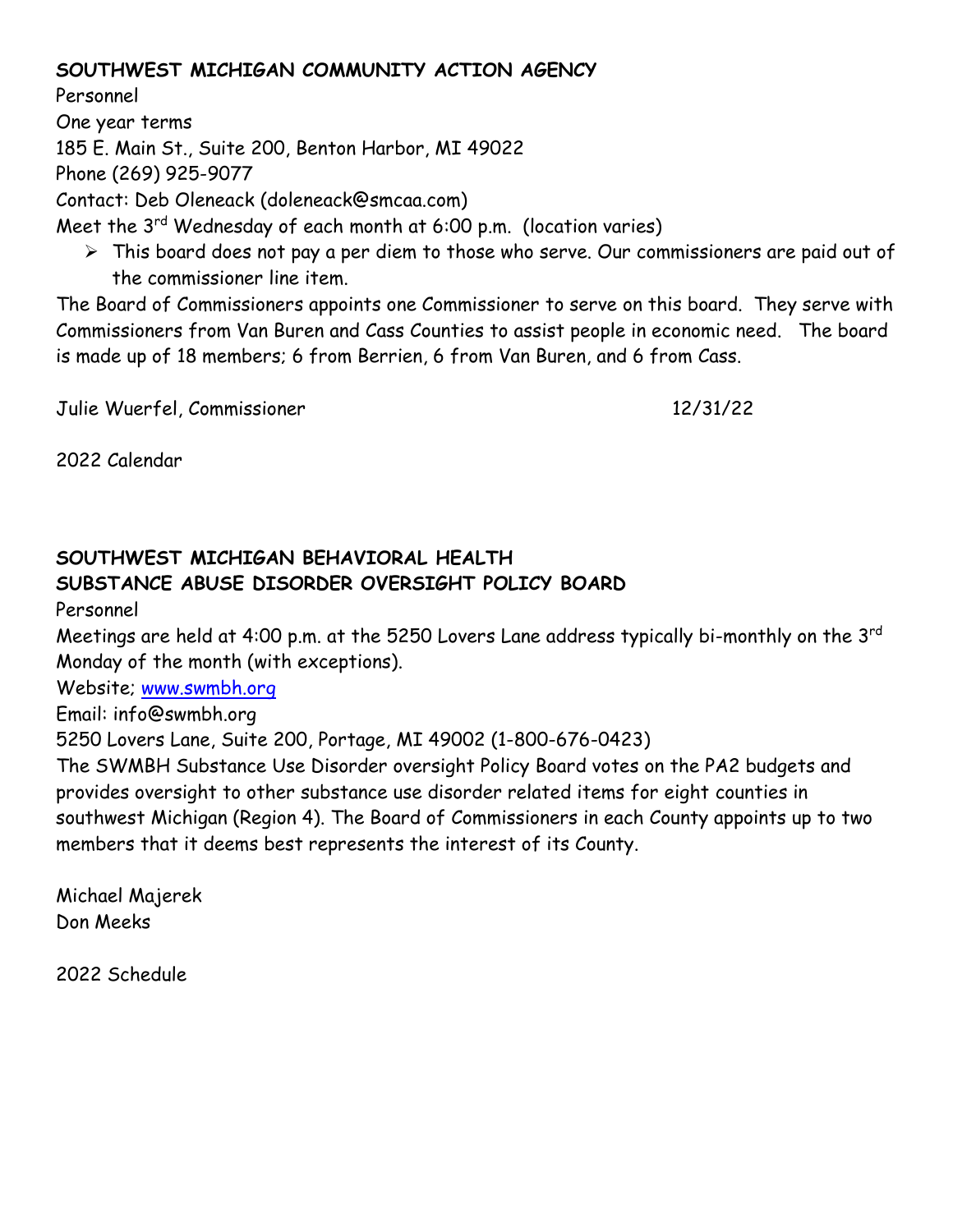#### **TWIN CATS**

Personnel Meetings: the 3<sup>rd</sup> Monday of each month at 9:30 a.m. Held at: Michigan Works, 499 W. Main St., Benton Harbor at 9:30 a.m. Contact: Brandon Kovnat [\(kovnatb@swmpc.org\)](mailto:kovnatb@swmpc.org) (269-925-1137, ext. 1524) SW Michigan Planning Commission 376 W. Main St., Suite 130, Benton Harbor 49022-3651 TwinCATS is responsible for the development, maintenance, and updating of the Benton Harbor/St. Joseph area Transportation Plan. The purpose of the plan is to guide expenditures of transportation funds. The plan is updated every five years and identifies transportation needs for the following twenty-five years. Committee members include members of local municipality government, County Road Commission, FHWA, County Planning Commission, MDOT, TCATA, Cornerstone Alliance, Southwest Michigan Regional Airport, and a County Commissioner.

Rayonte Bell